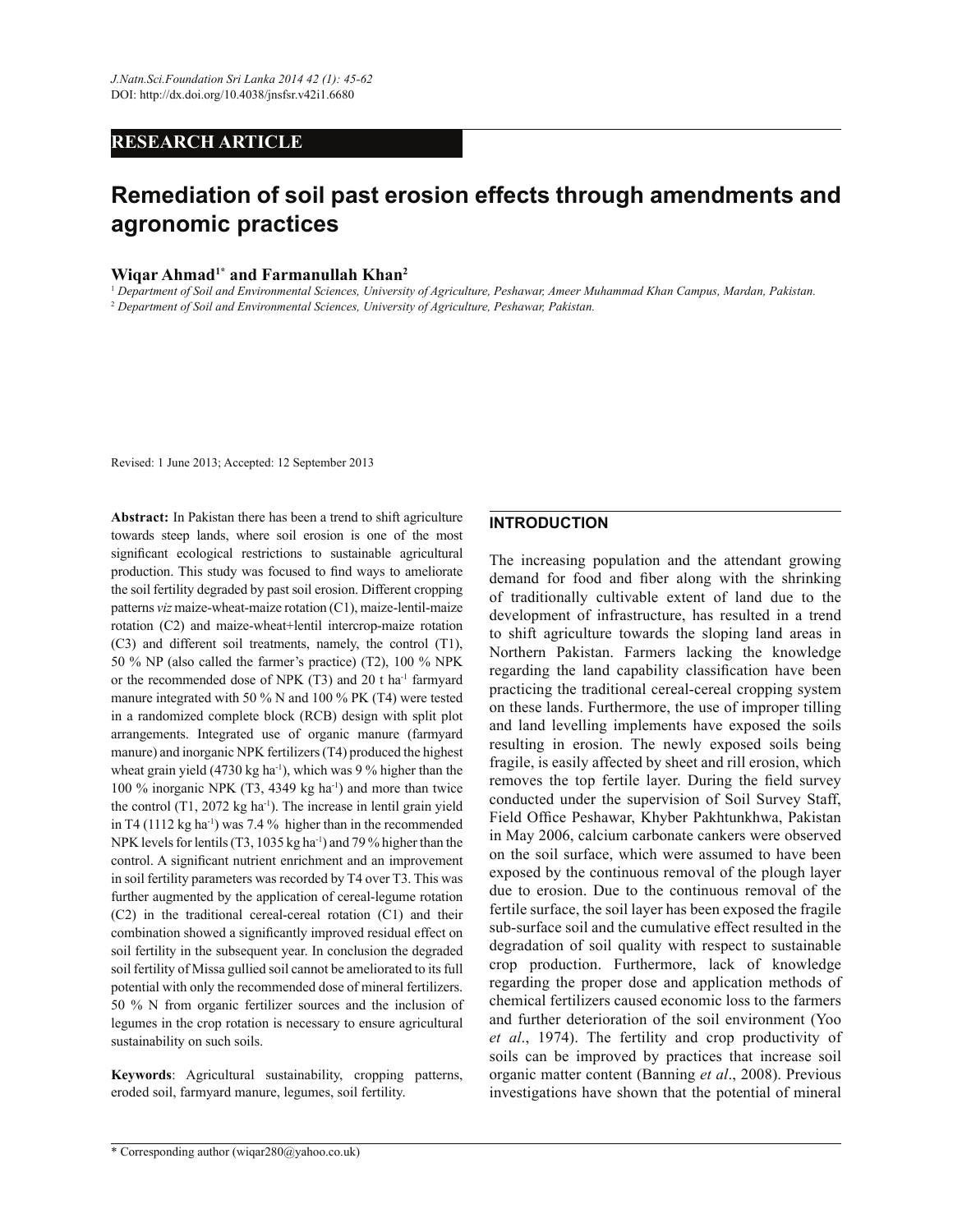fertilizers have increased in many folds when used in combination with organic sources (Yang *et al*., 2007; Purakayastha *et al*., 2008). To restore their natural fertility and crop productivity, these soils require careful handling and land management according to scientific recommendations.

 The present study was, carried out on a severely eroded Missa gullied soil series in the Swabi District, Kyber Pakhtunkhwa Province, Pakistan during the period 2006 − 2008, to study the effect of combined organic and inorganic fertilizer sources and the inclusion of legumes in the fixed cereal-cereal cropping system on the restoration of properties and nutrient status of soil. The application of organic and mineral fertilizers in integrated form was supposed to enhance the soil fertility and crop productivity on a sustained basis. The increase in soil organic matter content improved the soil structure, reducing soil fragility and susceptibility to erosion over time. The inclusion of legumes in crop rotations protects soil erosion by decreasing the flow velocity on the soil surface and may even counteract erosive forces by restoring the organic matter and N fertility of these soils. Soil fertility replenishment using a combination of organic and inorganic fertilizers increases the farm income and also minimizes the dependence on costly chemical fertilizers.

## **METHODS AND MATERIALS**

## **Site selection**

The selected study site was from a field in the village Maneri Payan, in the Swabi District. The study was conducted through a survey in collaboration with the Department of Soil Survey of Pakistan, Field Office Peshawar in May, 2006. Pre-sowing soil samples were collected from  $0 - 20$  cm and  $20 - 40$  cm depths and were analysed for the assessment of fertility status. The study site was classified according to the principles in Key to Soil Taxonomy (USDA, 1998). Pre-sowing soil fertility status and USDA classification of the experimental site are given in Table 1.

#### **Field experiment**

The field experiment was conducted during four consecutive seasons (Spring 2006, Fall 2006 − 2007, Spring  $2007$ , Fall  $2007 - 2008$ ) in a randomized complete block design with split plot arrangements. Treatment combinations for cropping patterns (main plot factor) and fertilizer treatment combinations for each crop (sub-plot factor) are given in Table 2. Each main plot and sub-plot factor were replicated three times. Maize

| Property              |               | Mean value $(0 - 20$ cm)    | Mean value $(20 - 40$ cm)  |
|-----------------------|---------------|-----------------------------|----------------------------|
| Clay                  |               | 32.1 %                      | 37.0 %                     |
| Silt                  |               | 53.2%                       | 49.1 %                     |
| Sand                  |               | 14.7%                       | 13.9%                      |
| <b>Textural class</b> |               | Silty clay loam             | Silty clay loam            |
| pH(1:5)               |               | 7.96                        | 8.2                        |
| EC(1:5)               |               | $0.15$ dS m <sup>-1</sup>   | $0.14$ dS m <sup>-1</sup>  |
| Organic matter        |               | 3.4 $g kg^{-1}$             | $2.6$ g kg <sup>-1</sup>   |
| Lime $(CaCO3)$        |               | 17.71%                      | 18.42 %                    |
| Total N               |               | $0.09$ g kg <sup>-1</sup>   | $0.13$ g kg <sup>-1</sup>  |
| Mineral N             |               | $12.25$ mg kg <sup>-1</sup> | 5.54 mg $kg^{-1}$          |
|                       |               | AB-DTPA extractable         |                            |
| P                     |               | $2.1$ mg $kg^{-1}$          | $2.25$ mg kg <sup>-1</sup> |
| K                     |               | $80.6$ mg kg <sup>-1</sup>  | $68.9$ mg kg <sup>-1</sup> |
| Fe                    |               | 5.52 mg $kg^{-1}$           | $3.52 \text{ mg kg}^{-1}$  |
| Zn                    |               | $0.01$ mg kg <sup>-1</sup>  | $0.06$ mg kg <sup>-1</sup> |
| Mn                    |               | $0.45$ mg kg <sup>-1</sup>  | $0.57$ mg kg <sup>-1</sup> |
| Cu                    |               | $0.37$ mg kg <sup>-1</sup>  | $0.26$ mg kg <sup>-1</sup> |
| Local name            | Soil series   | Erosion hazard              | <b>USDA</b> classification |
|                       |               |                             | Coarse silty, mixed,       |
| Stifa                 | Missa gullied | Severely eroded             | hyperthermic,              |
|                       |               |                             | Udic Haplustalf            |

**Table 1:** Pre-sowing fertility status and USDA classification of the experimental site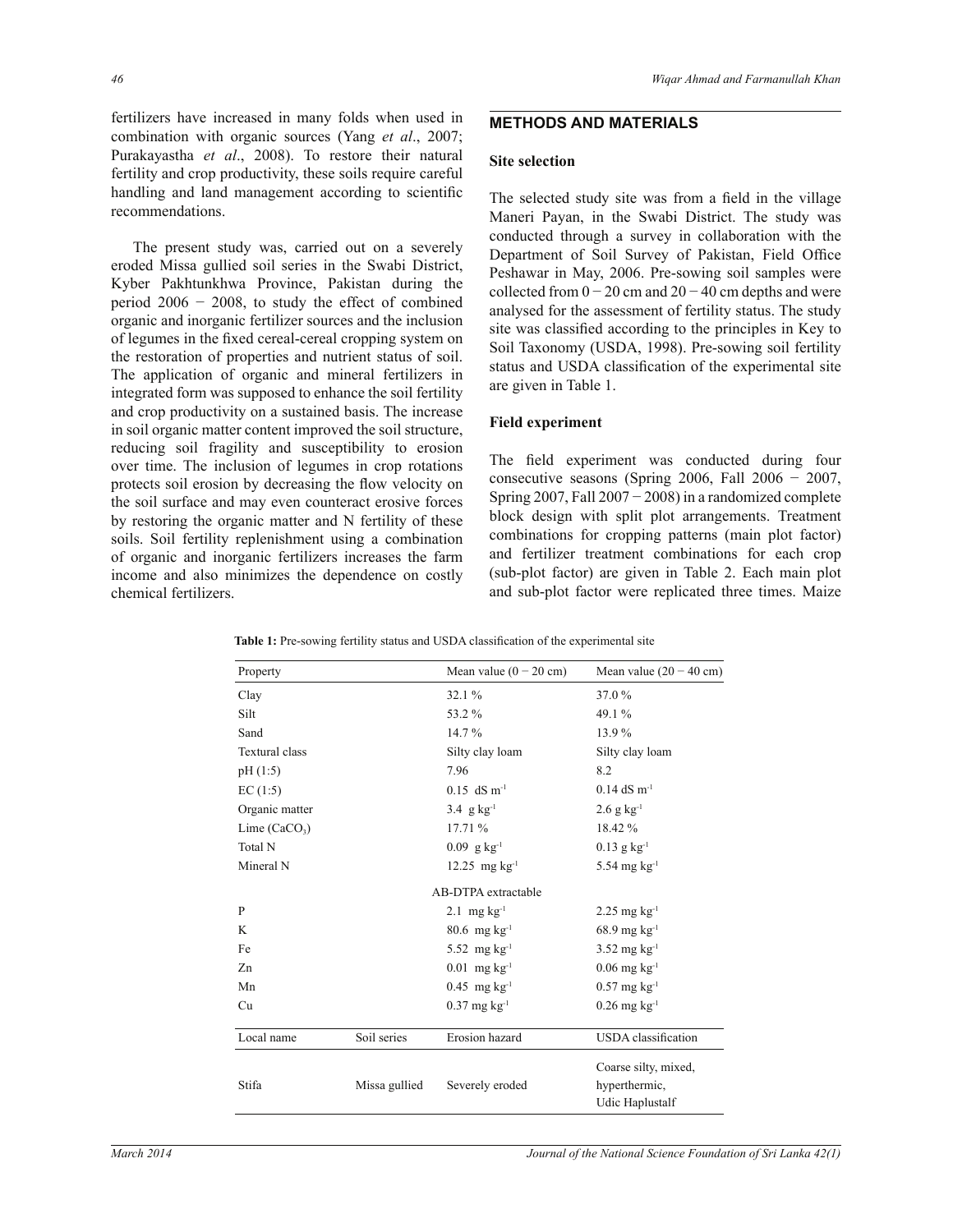|                      |                                                                                                                                                                                                                                                                                                                                                                                                                            |    | Treatments (R1) |                          |                |
|----------------------|----------------------------------------------------------------------------------------------------------------------------------------------------------------------------------------------------------------------------------------------------------------------------------------------------------------------------------------------------------------------------------------------------------------------------|----|-----------------|--------------------------|----------------|
| Cropping<br>patterns | Crop seasons                                                                                                                                                                                                                                                                                                                                                                                                               | T1 | T2              | T <sub>3</sub>           | T <sub>4</sub> |
|                      | Control<br>50 % NP<br>Kharif 2006<br>Maize<br>Maize<br>Rabi 2006<br>Wheat<br>Wheat<br>Kharif 2007<br>Maize<br>Maize<br>Rabi 2007<br>Wheat<br>Wheat<br>Kharif 2006<br>Maize<br>Maize<br>Rabi 2006<br>Lentil<br>Lentil<br>Kharif 2007<br>Maize<br>Maize<br>Rabi 2007<br>Lentil<br>Lentil<br>Kharif 2006<br>Maize<br>Maize<br>Rabi 2006<br>I/Crop<br>I/Crop<br>Kharif 2007<br>Maize<br>Maize<br>Rabi 2007<br>I/Crop<br>I/Crop |    | 100 % NPK       | $20$ t $FYM +$<br>50 % N |                |
|                      |                                                                                                                                                                                                                                                                                                                                                                                                                            |    |                 | Maize                    | Maize          |
| C1                   |                                                                                                                                                                                                                                                                                                                                                                                                                            |    |                 | Wheat                    | Wheat          |
|                      |                                                                                                                                                                                                                                                                                                                                                                                                                            |    |                 | Maize                    | Maize          |
|                      |                                                                                                                                                                                                                                                                                                                                                                                                                            |    |                 | Wheat                    | Wheat          |
|                      |                                                                                                                                                                                                                                                                                                                                                                                                                            |    |                 | Maize                    | Maize          |
|                      |                                                                                                                                                                                                                                                                                                                                                                                                                            |    |                 | Lentil                   | Lentil         |
| C <sub>2</sub>       |                                                                                                                                                                                                                                                                                                                                                                                                                            |    |                 | Maize                    | Maize          |
|                      |                                                                                                                                                                                                                                                                                                                                                                                                                            |    |                 | Lentil                   | Lentil         |
|                      |                                                                                                                                                                                                                                                                                                                                                                                                                            |    |                 | Maize                    | Maize          |
| C <sub>3</sub>       |                                                                                                                                                                                                                                                                                                                                                                                                                            |    |                 | I/Crop                   | I/Crop         |
|                      |                                                                                                                                                                                                                                                                                                                                                                                                                            |    |                 | Maize                    | Maize          |
|                      |                                                                                                                                                                                                                                                                                                                                                                                                                            |    |                 | I/Crop                   | I/Crop         |

|  |  | <b>Table 2:</b> Layout of the experiment |
|--|--|------------------------------------------|
|  |  |                                          |

Cont: (control treatment, 50 % NP : traditional fertilizer dose used by the farmers, 100 % NPK: recommended fertilizer dose, FYM: farmyard manure

(*Zea mays*) variety 'Azam', Wheat (*Triticum aestivum*) variety 'Uqab' and lentil (*Lens esculentum*) variety 'MN-92' were grown during both seasons. The plot size was 20 m<sup>2</sup>. Urea, single super phosphate and potassium sulphate were used as inorganic fertilizer sources. Well decayed farmyard manure (FYM) was obtained from the Univeristy of Agricuture, Peshawar Dairy Farm and was applied during each season one month before field cultivation. In the case of 100 % NPK, the fertilizer N was applied in two split treatments. At crop harvest, soil samples from  $0 - 20$  and  $20 - 40$  cm depths were collected from each treatment plot for soil fertility analysis.

## **Soil analysis**

Soil texture was determined by the procedure described by Tagar & Bhatti (1996). The organic matter content in soil samples was determined by the Walkley-Black procedure (Nelson & Sommers, 1982). Total soluble salts in the soil were determined by measuring soil electrical conductivity (EC) in a 1:5 (soil: H<sub>2</sub>O) suspension following 30 min of stirring and read on EC meter as reported by Rhodes (1996). Soil pH was measured in a 1:5 (soil:H<sub>2</sub>O) suspension after 30 min of stirring and read on pH meter (Model German Type B-124 using glass and calomel

|  | <b>Table 3:</b> Fertilizer treatments and cropping pattern combinations used in the experiment |  |  |  |
|--|------------------------------------------------------------------------------------------------|--|--|--|
|--|------------------------------------------------------------------------------------------------|--|--|--|

| Trt.           | N            | $P_2O_5$                   | $K_2O$       | <b>FYM</b>       | N                          | $P_2O_5$                                    | $K_2O$         | <b>FYM</b>       | N                          | $P_2O_5$     | $K_2O$       | <b>FYM</b>   |
|----------------|--------------|----------------------------|--------------|------------------|----------------------------|---------------------------------------------|----------------|------------------|----------------------------|--------------|--------------|--------------|
|                |              | ---------- Wheat --------- |              |                  | --------- Maize ---------- |                                             |                |                  | --------- Lentil --------- |              |              |              |
| T1             | $\mathbf{0}$ | $\theta$                   | $\mathbf{0}$ | $\mathbf{0}$     | $\mathbf{0}$               | $\mathbf{0}$                                | $\mathbf{0}$   | $\mathbf{0}$     | $\mathbf{0}$               | $\mathbf{0}$ | $\mathbf{0}$ | $\mathbf{0}$ |
| T <sub>2</sub> | 60           | 45                         | $\mathbf{0}$ | $\boldsymbol{0}$ | 60                         | 45                                          | $\overline{0}$ | $\mathbf{0}$     | 15                         | 22           | $\mathbf{0}$ | $\Omega$     |
| T <sub>3</sub> | 120          | 90                         | 60           | $\boldsymbol{0}$ | 120                        | 90                                          | 60             | $\boldsymbol{0}$ | 30                         | 45           | $\mathbf{0}$ | $\mathbf{0}$ |
| T4             | 60           | 90                         | 60           | 20               | 60                         | 90                                          | 60             | 20               | 15                         | 45           | $\mathbf{0}$ | 20           |
|                |              |                            |              |                  |                            | Cropping patterns                           |                |                  |                            |              |              |              |
| C <sub>1</sub> |              |                            |              |                  |                            | Maize-wheat-maize rotation                  |                |                  |                            |              |              |              |
| C <sub>2</sub> |              |                            |              |                  |                            | Maize-lentil-maize rotation                 |                |                  |                            |              |              |              |
| C <sub>3</sub> |              |                            |              |                  |                            | Maize-wheat+lentil intercrop-maize rotation |                |                  |                            |              |              |              |
|                |              |                            |              |                  |                            |                                             |                |                  |                            |              |              |              |

N,  $P_2O_5$ ,  $K_2O$ : kg ha<sup>-1</sup>, FYM: farmyard manure-t ha<sup>-1</sup>, Trt: treatments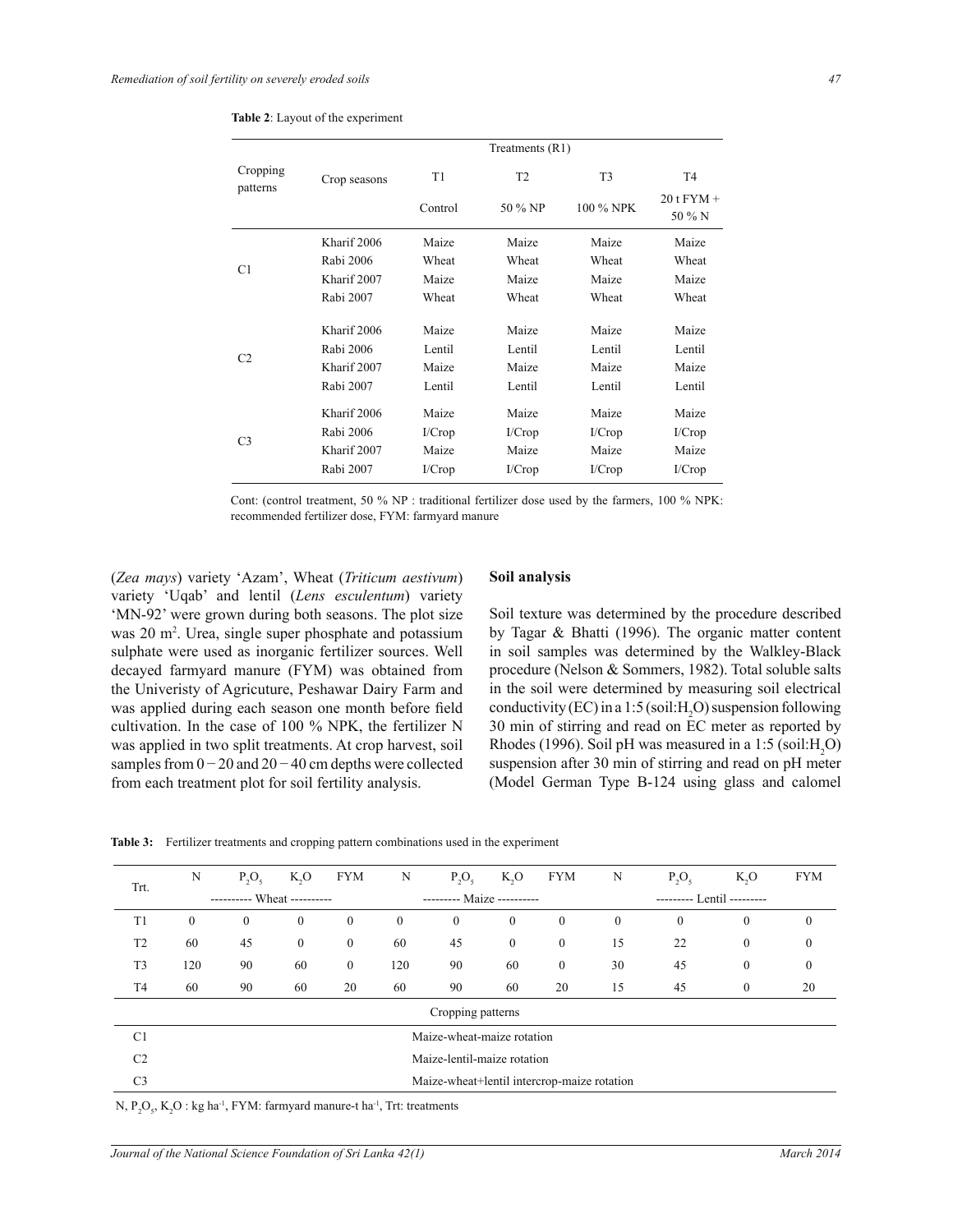electrodes) (McLean, 1982). The lime content was determined by acid neutralization Method (US Salinity Lab Staff, 1954). AB-DTPA extractable P, K, Zn, Fe, and Mn were determined by the procedure described by Soltanpour and Schwab (1977). AB-DTPA extractable P was determined at 880 nm using a spectrophotometer. K was determined using a flame photometer and the micronutrients were determined using an atomic absorption spectrophotometer (Perkin Elmer Model 2380, USA) directly in filtrate. Mineral N was analyzed using the method developed by Mulvaney (1996). Total N in soil was determined by the Kjeldhal method of Bremner (1996) and total P, K and micronutrients in farmyard manure were determined by the perchloric acid-nitric acid digestion method as described by Kue (1996). For total K, the solution was directly read on flame photometer and for micronutrients (Fe, Zn, Mn, Cu), the solution was directly read on atomic absorption spectrophotometer (Perkin Elmer Model 2380, USA). The characteristics (A) and the quantity of nutrients (kg) in the 20 t ha<sup>-1</sup> of applied FYM (B) are given in Table 4.

#### **Statistical analysis**

The data collected from soil analysis was statistically analyzed using the analysis of variance (Gomez & Gomez, 1984) using M.STATC and MS Excel softwares. Mean value for each parameter was calculated and the variation amongst means of different treatments/cropping patterns/ crop seasons were determined using LSD test of significance at the  $p < 0.05$  level (Steel & Torrie, 1980).

#### **RESULTS AND DISCUSSION**

## **Effect of fertilizer treatments and cropping patterns on wheat productivity during 2007-2008**

The fertilizer treatments significantly ( $p < 0.01$ ) affected grain yield, biological yield and 1000 grain weight. The results (Table 5) revealed that integrated use of organic manure (farmyard manure) and inorganic NPK fertilizers (T4) produced the highest grain yield  $(4730 \text{ kg} \text{ ha}^{-1})$ , which was 9 % higher than in the case of inorganic NPK (T3, 4349 kg ha-1) and more than twice that of the control (T1, 2072 kg ha-1). Similarly, the biological yield in T4  $(12.7 \text{ t} \text{ ha}^{-1})$  was 12 % higher than in T3  $(11.3 \text{ t} \text{ ha}^{-1})$  and approximately 3 times higher than in the control plot (4.7 t ha-1). The maximum 1000 grain weight was recorded in T4 (44 g) followed by T3 (43 g), while the lowest 1000 grain weight was recorded in the control (T1: 40 g). The improved organic and inorganic fertility due to the application of organic and inorganic fertilizers to the soil plus the residual effect of similar application to the previous crop, improved the availability of nutrients in T4 plots (Patra *et al*., 2000). Nutrients from the inorganic sources of fertilizers become readily available to the plants at their early growth stage whereas farmyard manure releases nutrients slowly for plant uptake, which

**Table 4:** (A) Characteristics of farmyard manure used in the experiment

| Parameter                    | Value                        |
|------------------------------|------------------------------|
| Moisture content             | 47.5 %                       |
| <b>Total N</b>               | $10.6$ g kg <sup>-1</sup>    |
| Total organic carbon $(O.C)$ | $206.4$ g kg <sup>-1</sup>   |
| $CN$ ratio                   | 19.47                        |
| <b>Total P</b>               | $478.7$ mg kg <sup>-1</sup>  |
| Total K                      | $2.9$ g kg <sup>-1</sup>     |
| Fe                           | $0.11$ g kg <sup>-1</sup>    |
| Cu                           | $22.57$ mg kg <sup>-1</sup>  |
| Zn                           | $42.42$ mg kg <sup>-1</sup>  |
| Mn                           | $121.75$ mg kg <sup>-1</sup> |

(B) Quantity of nutrients (kg) in the 20 t ha-1 of applied FYM

|         |           |       | AB-DTPA extractable |     |    |               |       |  |  |
|---------|-----------|-------|---------------------|-----|----|---------------|-------|--|--|
| Total N | Total O.C | D     | K                   | Fe  | Zn | Mn            | Сπ    |  |  |
| 212     | 4128      | 9.574 | 58                  | 2.2 |    | 0.4514 0.8484 | 2.435 |  |  |

Cost of FYM: Pak Rupees 1000 per 5 tons

Source: local market during 2005 − 2006 and 2006 − 2007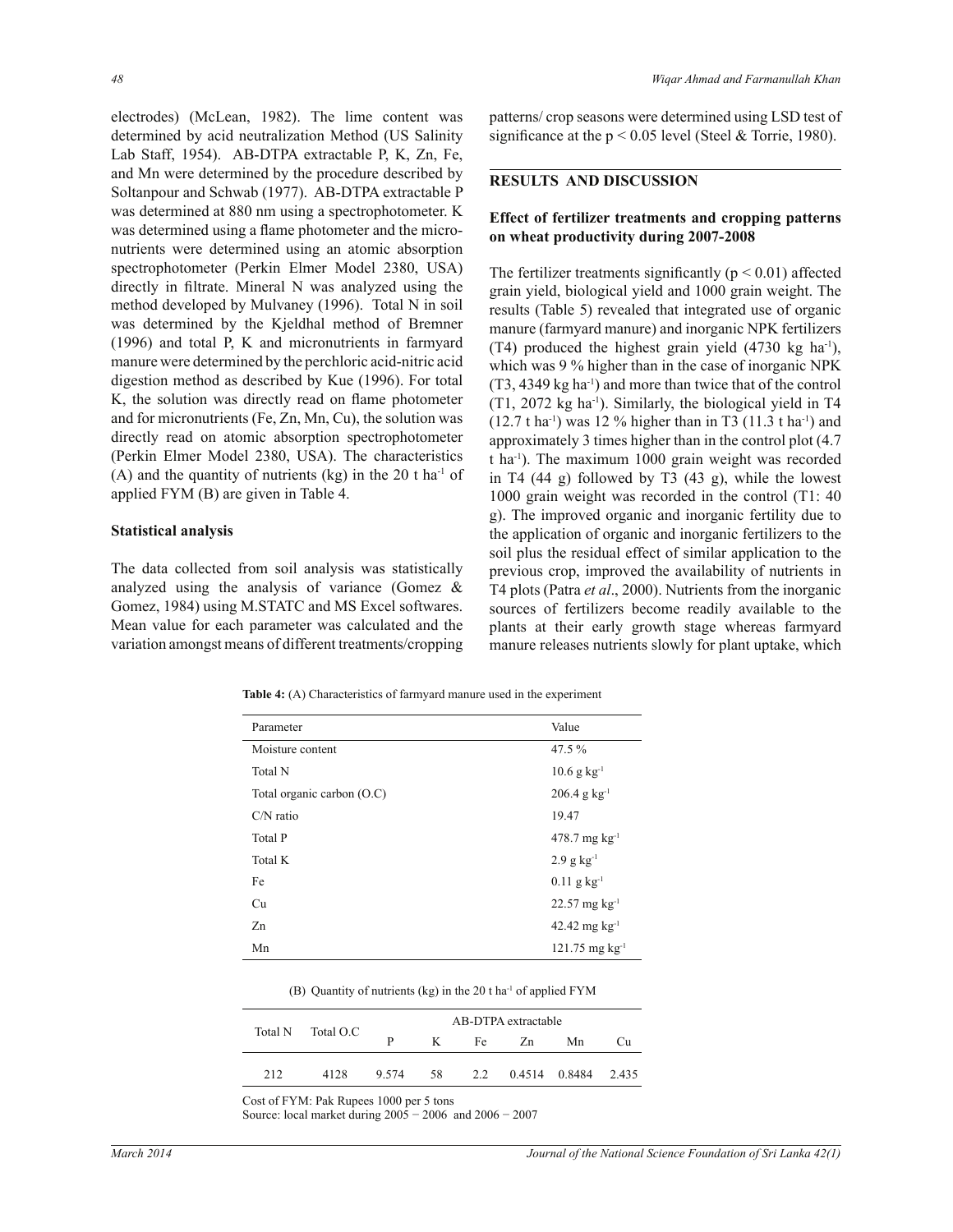become available at the latter stage of plant growth thus ensuring higher grain and biological yield and a higher 1000 grain weight. Mussgnug *et al*. (2006) has reported improved grain yield upon the application of farmyard manure to degraded soils.

 There was some improvement in wheat yield due to the inclusion of legumes as an intercrop with wheat (C3) but that increase was statistically not significant compared to wheat only (C1) (Table 5). Continuous crops of cereals (C1) might have led to low or declining soil organic matter levels with associated chemical, physical and biological limitations on crop growth (Dalal & Mayer, 1986). Furthermore, cereal-legume intercroping might have provided more space and sunlight to wheat rows in-between lentil rows causing vigorous vegetative growth of wheat crop along with other benefits of soil fertility (N-fixation). The results further showed that the cropping patterns and fertilizer treatments had significant  $(p < 0.05)$  interactive effect on 1000 grain weight of wheat whereas the interaction effect was not significant on the grain yield and biological yield. Thus improvement in 1000 grain weight was the result of both the effects of fertilizer treatments and cropping patterns

## **Effect of fertilizer treatments and cropping patterns on lentil productivity during 2007 − 2008**

The fertilizers had a highly significant effect ( $p < 0.01$ ) on lentil grain yield, biological yield and 1000 grain weight (Table 6). The highest lentil grain yield was observed in T4 (1112 kg ha<sup>-1</sup>), which was 7.4 % higher than in the plot using the recommended NPK for lentils (T3, 1035 kg ha<sup>-1</sup>) and 79 % higher than the control (619 kg ha<sup>-1</sup>). The maximum biological yield  $(4.5 \text{ t} \text{ ha}^{-1})$  was obtained in T4, which was 12.5 % higher than in T3 and 87.5 % higher than in the control  $(2.4 \text{ t ha}^{-1})$ . The results further indicated that the highest 1000 grain weight was recorded in T4 (22 g) followed by T3 (21 g) while the lowest  $1000$ grain weight (19 g) was observed in the control. The cropping pattern effect was also significant on the lentil grain yield ( $p < 0.05$ ), the biological yield ( $p < 0.05$ ) and the 1000 grain weight ( $p < 0.01$ ). The inbuilt mechanism of N<sub>2</sub> fixation enables pulses to meet 80 – 90 % of their N requirements but in the recent years,  $20 - 30$  kg ha<sup>-1</sup> of S and suitable doses of Zn, B, Mo and Fe have improved the productivity of pulses. Farmyard manure provides some of these nutrients depending upon the type of farmyard manure, hence T4 showed superiority in the yield and yield parameters of lentils. The carry-over effect of fertilizer applied to previous crops (Ali *et al*., 2008) and its resultant favourable soil environment synergistically improved the growth efficiency of the subsequent crop (Anderson, 2005). The inclusion of lentil in crop rotation (maize-lentil-maize, C2) produced higher lentil grain yield  $(1031 \text{ kg ha}^{-1})$  as compared to lentil inclusion with wheat as an intercrop  $(C3, 785 \text{ kg ha}^{-1})$ . Similarly,  $C2$ also produced the highest biological yield  $(4.0 \text{ t} \text{ ha}^{-1})$  as compared to C3  $(3.0 \text{ t} \text{ ha}^{-1})$  and the highest 1000 grain weight (26 g) as compared to C3 (14 g). Lentils in the intercrop with wheat suffered severe shading effect from wheat at the flowering stage, which caused reduction in the biological nitrogen fixation of lentils (Fujita *et al.,* 

| Fertilizer                     | Grain yield | Biological yield  | 1000 grain weight |
|--------------------------------|-------------|-------------------|-------------------|
| treatments                     | $(kg ha-1)$ | $(t \, ha^{-1})$  | (g)               |
| T <sub>1</sub>                 | 2072 d      | 4.7d              | 40d               |
| T <sub>2</sub>                 | 3116c       | 7.2c              | 41c               |
| T <sub>3</sub>                 | 4349 b      | 11.3 <sub>b</sub> | 43 <sub>b</sub>   |
| T <sub>4</sub>                 | 4730 a      | 12.7a             | 44 a              |
| $LSD \left( \leq 0.05 \right)$ | 106.9       | 0.6               | 0.7               |
| Cropping patterns              |             |                   |                   |
| C1                             | 3482        | 8.8               | 42                |
| C <sub>3</sub>                 | 3652        | 9.2               | 42                |
| T-test                         | ns          | ns                | ns                |

Table 5: Effect of fertilizer treatments and cropping patterns on wheat yield parameters during 2007 − 2008

Treatments: T1 = Control, T2 =  $N \cdot P_2O_5$ : $K_2O$  (60:45:0 kg ha<sup>-1</sup>), T3 =  $N \cdot P_2O_5$ : $K_2O$  $(120.90.60 \text{ kg ha}^{\text{-1}}) \text{ T}4 = \text{N} \cdot \text{P}_2\text{O}_5 \cdot \text{K}_2\text{O} (60.90.60 \text{ kg ha}^{\text{-1}}) + \text{FYM} (20 \text{ t ha}^{\text{-1}})$ Cropping patterns = Maize-Wheat-Maize (C1), Maize-wheat + lentil Intercrop-Maize (C3) Means followed by the same letters are not significantly different at the  $p < 0.05$  level.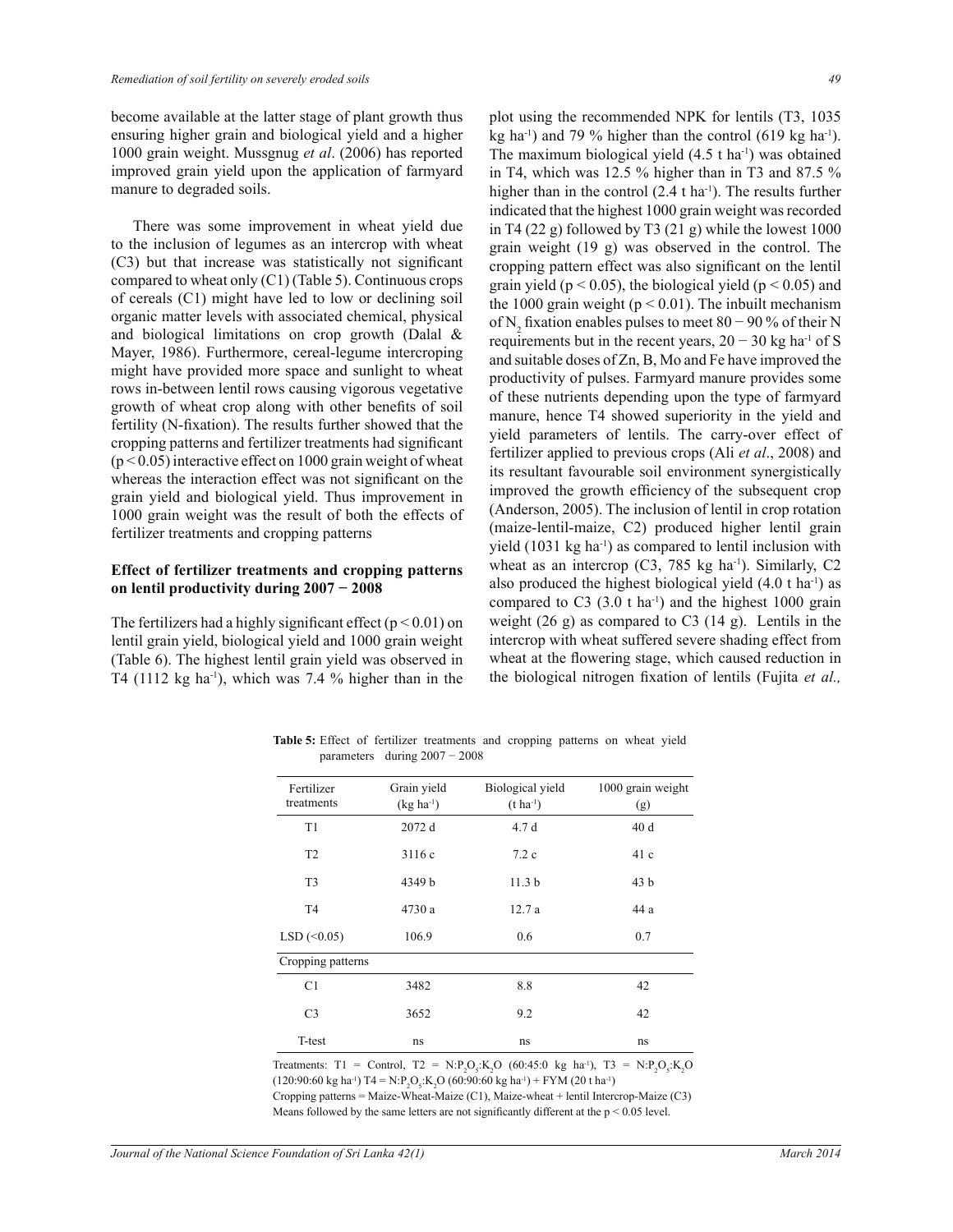| <b>Fertilizer Treatments</b>   | Grain yield<br>$(kg ha^{-1})$ | Biological yield<br>$(t \text{ ha}^{-1})$ | 1000 grain weight<br>(g) |
|--------------------------------|-------------------------------|-------------------------------------------|--------------------------|
| T <sub>1</sub>                 | 619 d                         | 2.4c                                      | 19d                      |
| T2                             | 866 c                         | 2.9 <sub>b</sub>                          | 20c                      |
| T <sub>3</sub>                 | 1035 <sub>b</sub>             | 4.0a                                      | 21 <sub>b</sub>          |
| T <sub>4</sub>                 | 1112 a                        | 4.5a                                      | 22a                      |
| $LSD \left( \leq 0.05 \right)$ | 42.6                          | 0.5                                       | 0.6                      |
| Cropping patterns              |                               |                                           |                          |
| C <sub>2</sub>                 | 1031 a                        | 4.0a                                      | 26a                      |
| C <sub>3</sub>                 | 785 b                         | 3.0 <sub>b</sub>                          | 14 b                     |
| T-test                         | 0.001                         | 0.02                                      | 0.002                    |

**Table 6:** Effect of fertilizer treatments and cropping patterns on lentil yield parameters during 2007 − 2008

Treatments: T1 = Control, T2 = N:P<sub>2</sub>O<sub>5</sub>:K<sub>2</sub>O (60:45:0 kg ha<sup>-1</sup>), T3 = N:P<sub>2</sub>O<sub>5</sub>:K<sub>2</sub>O (120:90:60 kg ha<sup>-1</sup>),

 $T4 = N:P_2O_5$ :K<sub>2</sub>O (60:90:60 kg ha<sup>-1</sup>) + FYM (20 t ha<sup>-1</sup>).

Maize-Lentil-Maize (C2), Maize-Intercrop-Maize (C3)

Means followed by the same letters are not significantly different at the  $p < 0.05$  level.

1992) causing a reduced grain yield, biological yield and 1000 grain weight. The high root density of wheat for extracting of nutrients from the already nutrient deficient soil leaves an improper nutrient balance for lentils and this resulted in the reduction of intercropped lentil yield. The interaction effect between fertilizer treatments and cropping patterns on lentil 1000 grain weight was highly significant as the increase in 1000 grain weight in lentil was due to the combined effect of fertilizer treatments and cropping patterns. The interaction effect on the lentil grain yield and biological yield was not significant.

## **Variation in soil fertility status due to fertilizer treatments and cropping patterns**

## *Mineral N (mg kg-1)*

The amount of available mineral nutrients in soil indicates the level of soil fertility resulting from long-term crop and soil management practices. Determination of the mineral nutrient levels in soil was therefore essential to confirm the sustainability of the soil and crop management practices. Different combinations of fertilizer applications significantly  $(p < 0.01)$  increased the mineral N content both in the surface  $(0 - 20 \text{ cm})$  and sub-surface  $(20 - 40 \text{ cm})$ cm) soil as compared to soils that received no fertilizer (the control). It was observed (Table 7) that fertilizers in its integrated form (T4) showed the maximum increase in mineral  $N(69%)$  over the control in surface soil (0 − 20 cm). Mineral fertilizer alone, 100 % NPK

treatment (T3) and 50 % NP treatment (T2) also showed increases in the mineral N content but the performance of integrated organic and inorganic fertilization (T4) was superior over the mineral fertilizer treatments (T3 and T2). The increase in mineral N content in T4 was 13 % over T3. A similar trend of increase in mineral N content with fertilizer application both in organic and inorganic form was observed in sub-surface soil (20-40 cm). The higher mineral N in T4 might be due to the mineralization of FYM in addition to the 50 % mineral N applied. The post-harvest inorganic N increase in soil could be related to the amount of manure and fertilizer N applied (Jokela, 1992). Farmyard manure has been a source of nutrients and also improves the efficiency of fertilizer use (Swarup, 2001) thereby reducing the loss of applied mineral N from soil (Patra *et al*., 2000).

 The results showed that the cropping patterns significantly ( $p < 0.01$ ) affected mineral N in the surface  $(0 - 20$  cm) soil, while in sub-surface  $(20 - 40$  cm) its effect on mineral N was not significant (Table 8). It was observed that mineral N content in the cereal-legume rotation (C2) was the highest (25.3 mg kg<sup>-1</sup>) and it was 10 % and 16 % higher over the cereal-cereal rotation  $(C1, 22.8 \text{ mg kg}^{-1})$  and cereal-legume intercrop  $(C3, 12.8 \text{ mg kg}^{-1})$ 19.7 mg kg-1), respectively. Legumes not only provide additional N through NO<sub>3</sub> spraying (Evans *et al.*, 1991) and the mineralization of fixed N in the residues but also capture soil available N and reduce  $NO<sub>3</sub>$  losses from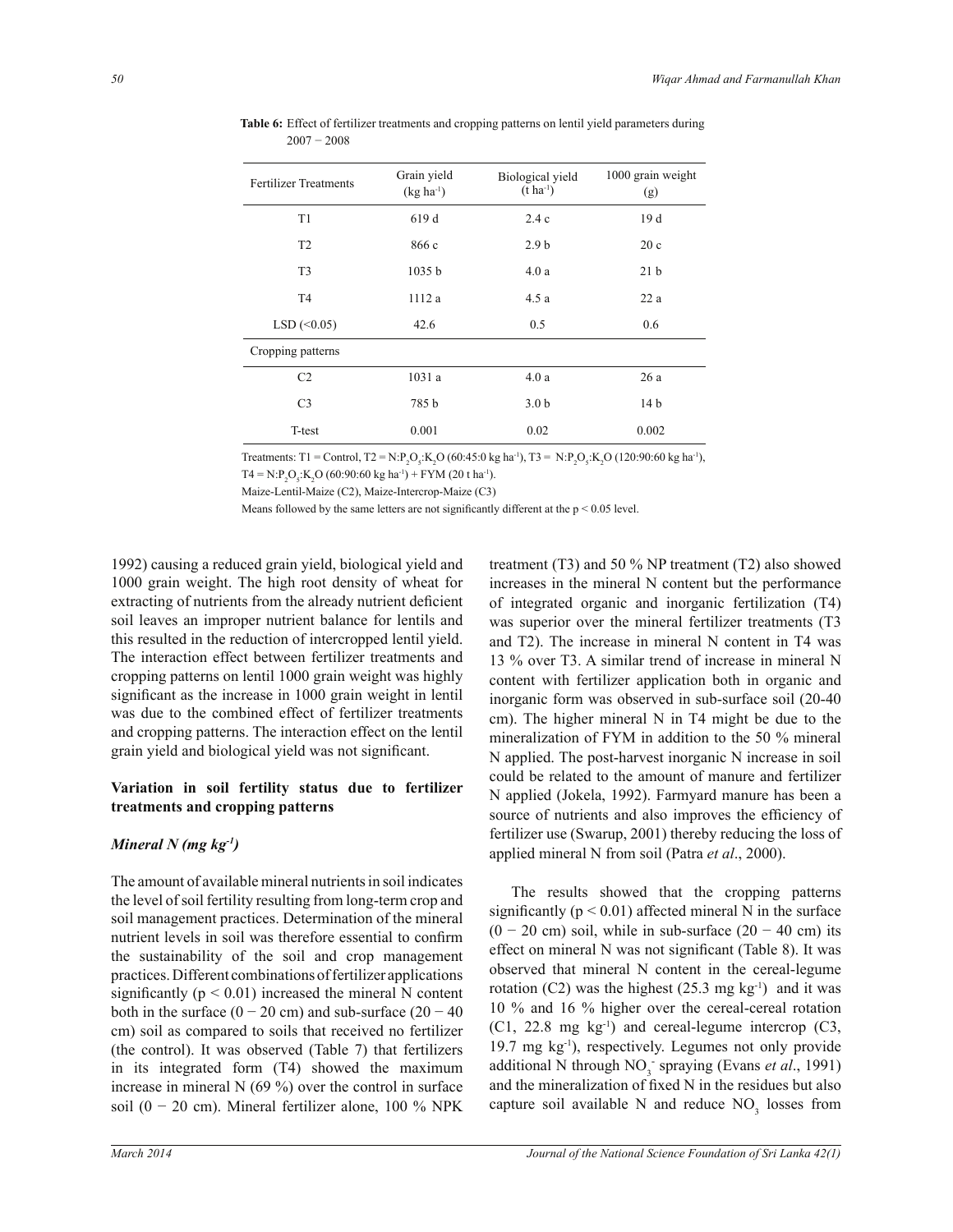

**Figure 1:** Interaction effect between fertilizer treatments and cropping patterns on mineral N content in surface and sub - surface soil

soil (Campbell *et al*., 1991). Furthermore, fertilizer (as starter dose) and FYM application to legumes may have increased the population of nitrogen fixing bacteria, which may have increased the N content in the soil (Basu *et al*., 2008). Biological N fixation by legumes and their nodulated roots left over in the soil after crop harvest has been considered a very important source of organic nitrogen input to the soil (Wartainen *et al*., 2008).

 It is further observed that the nutrient concentration decreased with increasing depth. Taking the average of all the fertilizer treatments (T1 to T4), it was noted that mineral N content in surface soil was 20.5 % higher over

the sub-surface soil. In surface soil, the higher nutrient balance might be due to the surface application of inorganic N or due to its accumulation in the soil from mineralization of organic matter added through farmyard manure, a portion of which leaches down through the soil profile (Crews & Peoples, 2004).

The data analysis shows that the interaction effect between fertilizer treatments and cropping patterns on mineral N content was not significant in surface soil, while in sub-surface soil  $(20 - 40$  cm), the interaction effect on mineral N content was significant ( $p < 0.05$ ). Thus, the fertilizer treatments and cropping patterns increased the

| Parameters                                 | T1   | T <sub>2</sub> | T <sub>3</sub> | T <sub>4</sub> | <b>LSD</b><br>(<0.05) | T1   | T <sub>2</sub> | T <sub>3</sub>                                          | T <sub>4</sub> | <b>LSD</b><br>(<0.05) |
|--------------------------------------------|------|----------------|----------------|----------------|-----------------------|------|----------------|---------------------------------------------------------|----------------|-----------------------|
|                                            |      |                |                |                |                       |      |                | ------------------------- $20 - 40$ cm ---------------- |                |                       |
| Min. $N$ (mg $kg^{-1}$ )                   | 10.6 | 15.0           | 30.4           | 34.3           | 1.9                   | 11.9 | 15.6           | 22.1                                                    | 22.2           | 2.4                   |
| $O.M (g kg-1)$                             | 4.3  | 5.2            | 5.9            | 8.2            | 0.6                   | 3.7  | 4.7            | 5.3                                                     | 6.0            | 0.4                   |
| Soil pH                                    | 7.91 | 7.87           | 7.82           | 7.75           | 0.3                   | 7.91 | 7.9            | 7.87                                                    | 7.87           | ns                    |
| E.C. $(dS \, m^{-1})$                      | 0.18 | 0.21           | 0.28           | 0.30           | 0.01                  | 0.17 | 0.21           | 0.29                                                    | 0.33           | 0.01                  |
| AB-DTPA extractable (mg kg <sup>-1</sup> ) |      |                |                |                |                       |      |                |                                                         |                |                       |
| P                                          | 3.0  | 5.2            | 6.8            | 9.7            | 0.8                   | 2.5  | 3.2            | 3.8                                                     | 4.8            | 0.3                   |
| K                                          | 61.8 | 63.4           | 93.4           | 107.8          | 3.8                   | 55.7 | 58.9           | 75.8                                                    | 82.0           | 3.5                   |
| Fe                                         | 4.1  | 4.3            | 5.0            | 6.9            | 0.4                   | 4.1  | 4.0            | 3.8                                                     | 5.4            | 0.3                   |
| Zn                                         | 0.5  | 0.8            | 1.2            | 1.8            | 0.3                   | 0.6  | 0.6            | 0.8                                                     | 1.3            | 0.17                  |
| Mn                                         | 2.2  | 2.9            | 3.0            | 5.0            | 0.6                   | 2.5  | 2.2            | 2.5                                                     | 3.5            | 0.6                   |
| Cu                                         | 0.6  | 0.7            | 0.8            | 1.8            | 0.1                   | 0.6  | 0.6            | 0.8                                                     | 1.6            | 0.1                   |

**Table 7:** Effect of fertilizer treatments on soil fertility status

Note: Data has been combined from 4 seasons, 3 cropping patterns and 3 repeats at each treatment application.

Treatments: T1 = Control, T2 = N:P<sub>2</sub>O<sub>5</sub>:K<sub>2</sub>O (60:45:0 and 15:22 kg ha<sup>-1</sup>), T3 = N:P<sub>2</sub>O<sub>5</sub>:K<sub>2</sub>O (120:90:60 and 30:45 kg ha<sup>-1</sup>), T4 = N:  $P_2O_5$ :K<sub>2</sub>O (60:90:60 and 15:45 kg ha<sup>-1</sup>) + FYM (20 t ha<sup>-1</sup>), O.M.- Organic matter, Min. N - Mineral nitrogen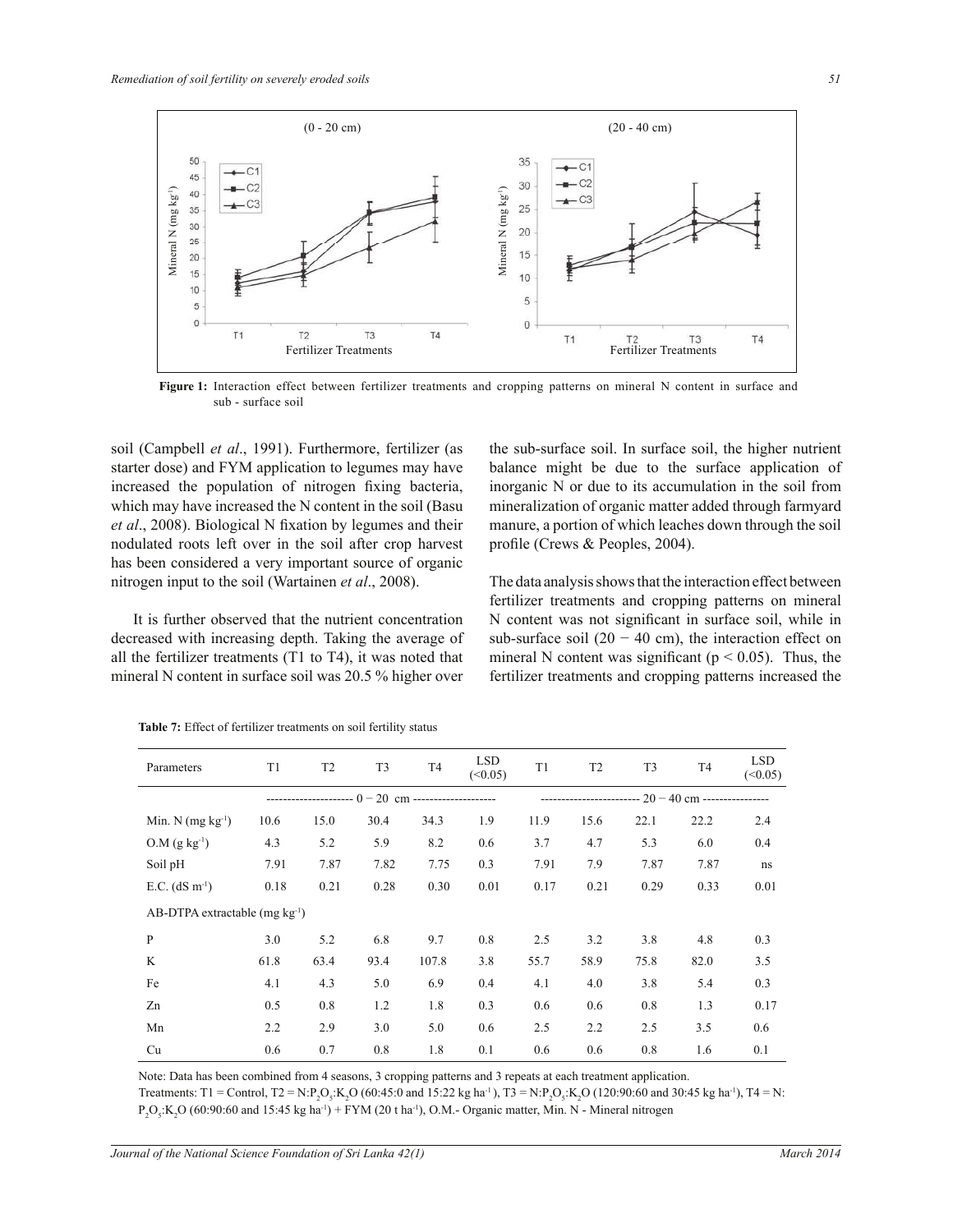| Parameters                      | C <sub>1</sub> | C <sub>2</sub> | C <sub>3</sub> | <b>LSD</b><br>(<0.05)                                       | C <sub>1</sub> | C <sub>2</sub> | C <sub>3</sub> | <b>LSD</b><br>(<0.05) |
|---------------------------------|----------------|----------------|----------------|-------------------------------------------------------------|----------------|----------------|----------------|-----------------------|
|                                 |                |                |                | -------------------------- $20 - 40$ cm ------------------- |                |                |                |                       |
| Min. N $(mg kg-1)$              | 22.8           | 25.3           | 19.7           | 2.0                                                         | 17.7           | 18.0           | 18.2           | ns                    |
| $O.M. (g kg-1)$                 | 5.0            | 6.9            | 5.6            | 0.5                                                         | 4.5            | 5.4            | 4.9            | 0.6                   |
| Soil pH                         | 7.84           | 7.82           | 7.85           | ns                                                          | 7.87           | 7.88           | 7.91           | ns                    |
| E.C. $(dS m^{-1})$              | 0.24           | 0.24           | 0.24           | ns                                                          | 0.25           | 0.25           | 0.24           | ns                    |
| AB-DTPA extractable $(mg kg-1)$ |                |                |                |                                                             |                |                |                |                       |
| P                               | 6.0            | 6.2            | 6.4            | ns                                                          | 3.4            | 3.6            | 3.7            | ns                    |
| K                               | 85.4           | 77.5           | 83.7           | 3.4                                                         | 69.0           | 66.5           | 68.8           | ns                    |
| Fe                              | 4.77           | 5.2            | 5.25           | ns                                                          | 4.11           | 4.34           | 4.46           | ns                    |
| Zn                              | 0.91           | 1.04           | 1.2            | ns                                                          | 0.77           | 0.87           | 0.86           | ns                    |
| Mn                              | 3.14           | 3.24           | 3.41           | ns                                                          | 2.67           | 2.98           | 2.48           | ns                    |
| Cu                              | 0.98           | 1.05           | 0.88           | ns                                                          | 0.87           | 1.04           | 0.85           | ns                    |

**Table 8:** Effect of cropping patterns on soil fertility status

Note: Data have been combined from 4 seasons, 4 fertilizer treatments and 3 repeats at each treatment application.

Maize-Wheat-Maize (C1), Maize-Lentil-Maize (C2), Maize-Intercrop-Maize (C3), O.M. - Organic matter, Min. N - Mineral nitrogen

mineral N content in surface soil independent of each other, while the gradual increase in mineral N content in sub-surface soil was due to the combined effect of fertilizer application and cropping patterns. It may also be due to the fact that the plants/crop were feeding from the surface soil depleting the N reserve while in the sub-surface soil, the roots of the previous crop and the current crop served as reserves of N supply upon its decomposition. It may be due to N leaching and its illuvation in sub-surface soil.

#### *AB-DTPA extractable P (mg kg-1)*

The fertilizer treatments significantly ( $p < 0.01$ ) affected AB-DTPA extractable P content both in surface  $(0 - 20$  cm) and sub-surface  $(20 - 40$  cm) soil as compared to soils that received no fertilizer (the control). It was observed (Table 7) that fertilizers in the integrated form (T4) resulted in high increase in AB-DTPA extractable P (69 %) over the control treatment in surface soil (0 -20 cm) and 79 % in the sub-surface (20 - 40 cm) soil while its improvement in the AB-DTPA extractable P over the recommended dose of NPK (T3) and farmers practice (T2) was 30 and 46 % in surface and 16 and 34 % in sub-surface soils, respectively. The surface application of P both in mineral form and the P released by FYM through mineralization caused higher P content in T4. These results are in agreement with those of Morari *et al*. (2008) in which a higher available P with the use



**Figure 2:** Interaction effect between fertilizer treatments and cropping patterns on AB-DTPA extractable P content in surface and sub-surface soil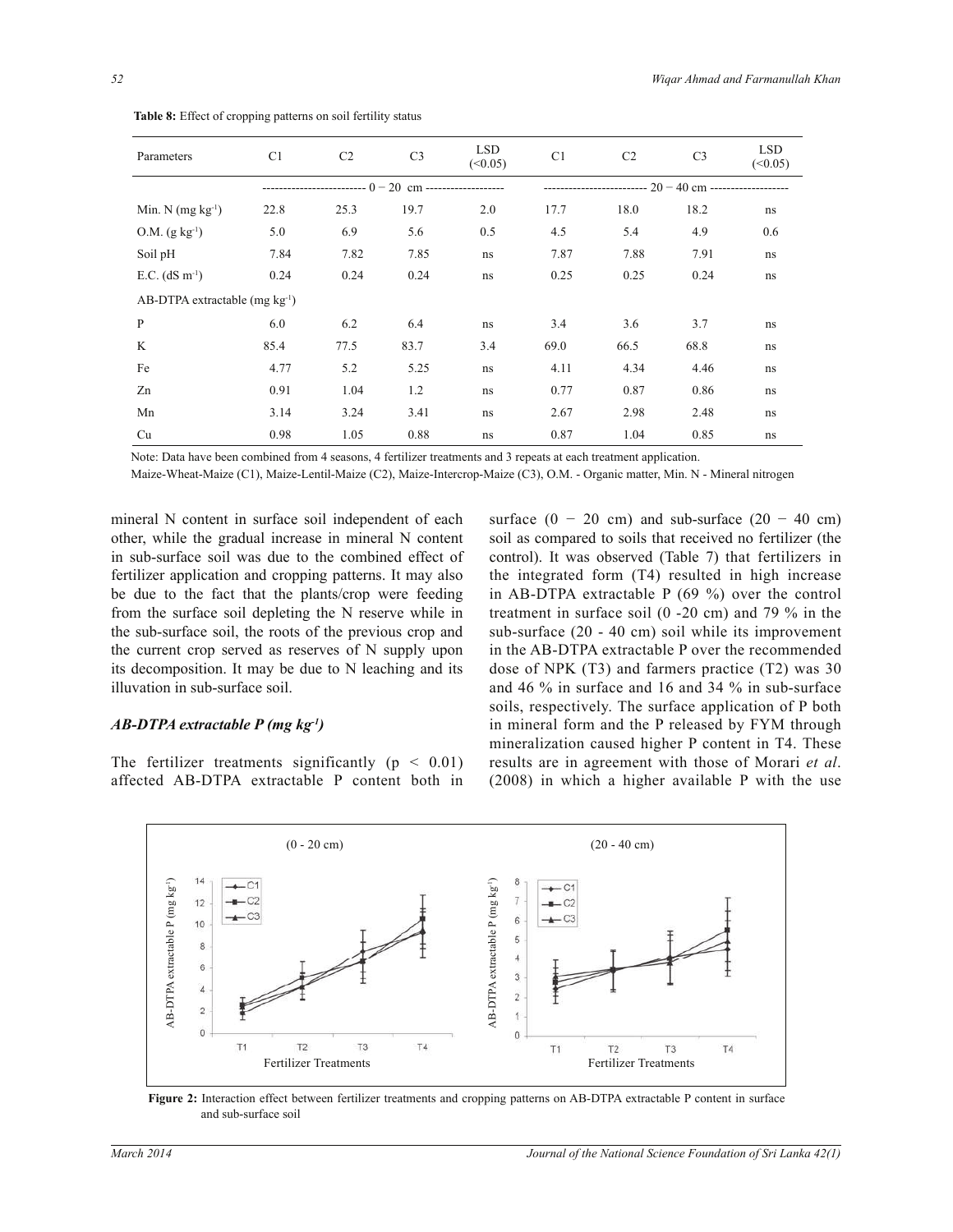of organic fertilizers was reported. The increased microbial activity with the combined application of farmyard manure (Ayaga *et al*., 2006) and P fertilizers increased the cycling of P through microbiological processes, thus decreasing P fixation and increased plant availability with time. The higher available P in T3 could be attributed to the mineral P applied in excess to that removed by the crop. These findings are in line with the findings of McCullum (1991) who reported that the application of P in excess to that removed by harvested crops can result in a large build-up of soil P reserves.

 The results (Table 8) further showed that the cropping patterns containing legumes either as sole crop (C2) or inter cropped with cereal (C3) registered a non-significant increase in AB-DTPA extractable P over cereal-cereal rotation (C1) at both depths. The higher AB-DTPA extractable P in cereal-legume rotation may be attributed to the P fertilizer application to legume crops and altering the pH of the rhizosphere (Wilson *et al*., 1982). This might also be attributed to cycling of P through the soil microbiological and associated metabolite pools, thus decreasing P fixation and increased plant availability (Ayaga *et al*., 2006).

 The data analysis showed that the interaction effect between fertilizer treatments and cropping patterns on soil AB-DTPA extractable P was insignificant in surface soil (0 − 20 cm). In sub-surface soil (20 − 40 cm), the interaction effect was significant on AB-DTPA extractable  $P(p < 0.05)$ . Similar to mineral N, the increase in P in the surface soil due to fertilizer treatments and cropping patterns was independent of each other whereas it was due to the combined effect of fertilizer treatments and cropping patterns in the sub-surface soil. Similar to mineral N, P depleted from surface soil while it accumulated in the sub-surface soil due to either leaching of dissolved organic matter (OM) or due to the increased microbial activity, which might have increased its mineralization and unlocking of the fixed P.

#### *AB-DTPA extractable K (mg kg-1)*

The fertiizer application significantly ( $p \leq 0.01$ ) increased AB-DTPA extractable K content in both the surface  $(0 - 20$  cm) and sub-surface  $(20 - 40$  cm) soil. Based on the data averaged over seasons (Table 7), it was observed that T4 recorded the maximum (107.8 mg kg-1) AB-DTPA extractable K in surface soil followed by T3 (93.4 mg kg<sup>-1</sup>) and T2 (63.4 mg kg<sup>-1</sup>) while the lowest AB-DTPA extractable K  $(61.8 \text{ mg kg}^{-1})$  was observed in the control (T1). A similar trend was also observed in sub-surface soil. Thus, the integrated application of fertilizer (T4) registered 13 % higher AB-DTPA extractable K than in the treatment with recommended NPK (T3), 41 % higher than the farmers practice (T2) and 43 % higher than the control in surface soil. In subsurface soil, this increase over T3, T2 and the control was 7.6, 28 and 32 %, respectively. The additional K coming from farmyard mineralization further increased the K content in addition to the 100 % mineral K applied in T4. The results confirms the findings of Blaise *et al*. (2005) who had found that the K balance was positive only when FYM was applied. Dressel *et al*. (1993) have reported that medium and high fertilization of soil caused enrichment of K in top soil. AB-DTPA extractable K in the surface soil is 16.5 % higher over the sub-surface soil. This might be due to the decreasing organic matter content with the depth, having a highly significant correlation (0.86) with K content and these results are in line with the results of Bullock (1992) who also reported a K increase with the increasing organic matter content.



**Figure 3:** Interaction effect between fertilizer treatments and cropping patterns on AB-DTPA extractable K content in surface and sub-surface soil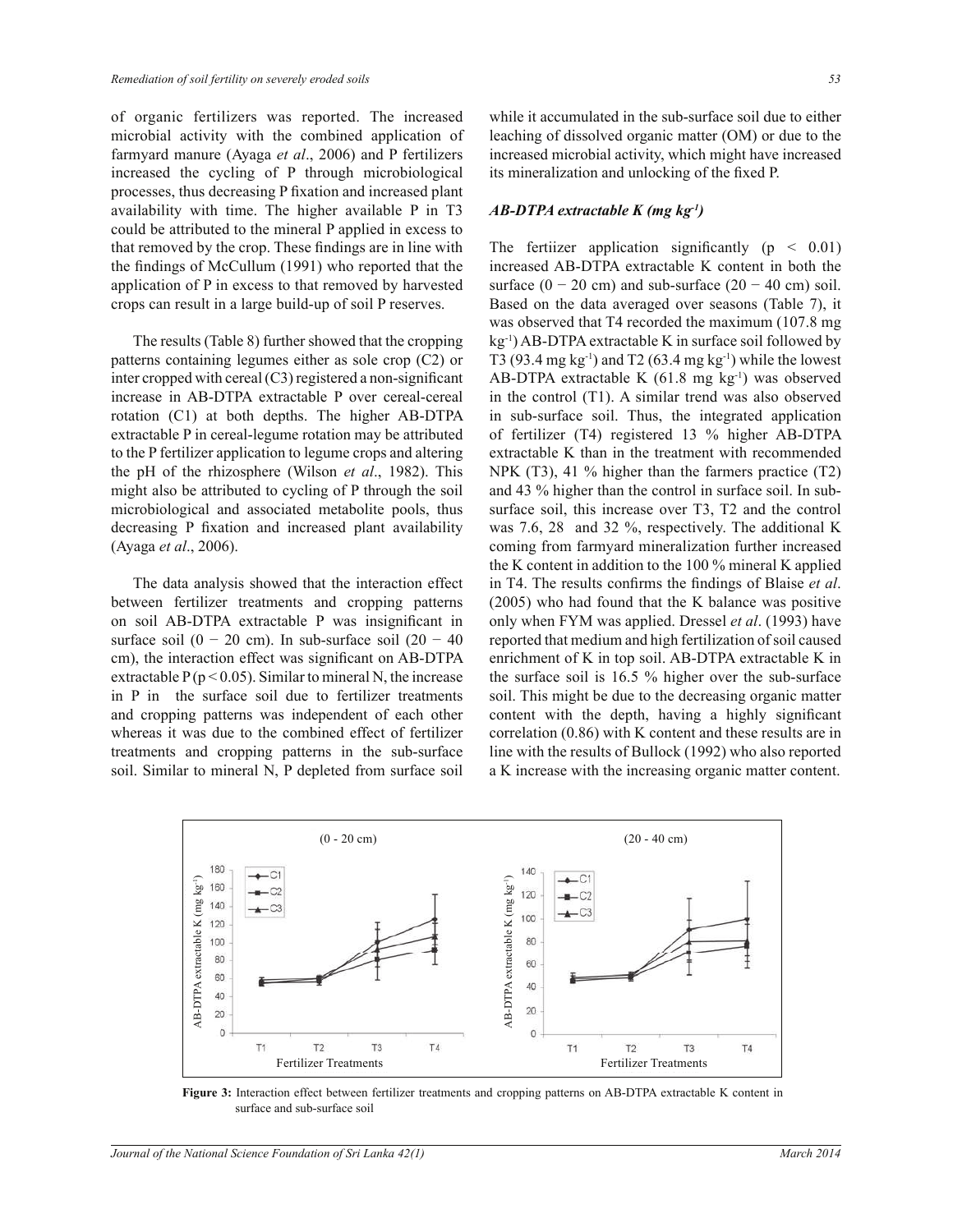The effect of cropping pattern on AB-DTPA extractable K was also highly significant ( $p < 0.01$ ) in the surface soil  $(0 - 20$  cm) and not significant in the sub-surface  $(20 - 40$  cm) soil. The cereal-cereal rotation  $(C1)$ recorded 9.2 % higher AB-DTPA extractable K content than in cereal-legume rotation (C2) whilst in the cereal-cereal rotation  $(C1)$  and cereal-legume intercrop  $(C3)$ , the means were statistically similar (Table 4). A significantly higher K content in the cereal-cereal rotation (C1) followed by cereal-legume intercrop (C3) might be attributed to the surface application of 100 % K in T3 and T4. Bengtson *et al*. (2003) also found a positive K balance in the conventional system instead of the organic system.

 The data analysis showed that the interaction effect between fertilizer treatments and cropping patterns on AB-DTPA extractable K was highly significant  $(p < 0.01)$  in the surface soil, while in the sub-surface soil (20 − 40 cm) the interaction effect between fertilizer treatments and cropping patterns was not significant. Thus, the significant variation in the K content in surface soil is due to the combined effect of fertilizer application at various doses and forms and at various rates recommended for different cropping patterns. The maximum increase in  $T4 \times C1$  plot might be due to the 100 % inorganic K  $(60 \text{ kg ha}^{-1})$  application and the K mineralization from FYM applied. In T4  $\times$  C3 plot, the 100 % inorganic K was applied to only wheat rows (a total of 30 kg ha<sup>-1</sup>) combined with the K from the FYM mineralization, thus it was the second in K content amongst T4 treatments, while  $T4 \times C2$  showed the lowest K content amongst T4 treatments due to no inorganic application into C2 cropping patterns.

## *Soil organic matter (g kg-1)*

The fertilizer application significantly  $(p < 0.01)$  increased the OM content both in the surface  $(0 - 20$  cm) and subsurface  $(20 - 40 \text{ cm})$  soil as compared to the control. It was observed (Table 7) that fertilizers in integrated form (T4) showed the maximum soil OM content  $(8.2 \text{ and } 6 \text{ g kg}^{-1})$ , which was 47.6 % and 38 % higher than in the control in surface and sub-surface soil, respectively. It was further noted that the same treatment (T4) also recorded 28 % and 11.7 % higher soil OM content over the recommended dose of NPK (T3) in surface and sub-surface soil, respectively. With regard to the farmers practice (T2), this increase was 36.6 and 21.7 %, respectively. Farmyard manure and fertilizer applications are important management practices used to improve the nutrient status and organic matter in soils and thus to increase the crop productivity (Yang *et al*., 2007). Monaco *et al*. (2008) also found a higher OM content in FYM treated soil. When animal manure with a plant nutrient content equivalent to that of the mineral fertilizers is applied, the soil receives an additional input of organic material, which is equivalent to the difference in the organic matter derived from the mineral fertilizers alone and that with farmyard manure (Christensen, 1988). Organic matter in inorganic fertilizer plots was significantly higher than the control plots. The effect of mineral fertilizers on soil organic matter content might, at least partly, be compared to that of straw incorporation (Christensen, 1988).

 The effect of cropping pattern on soil OM content was also highly significant ( $p < 0.01$ ) both in surface  $(0 - 20$  cm) and sub-surface  $(20 - 40$  cm) soil. The



**Figure 4:** Interaction effect between fertilizer treatments and cropping patterns on soil organic matter content in surface and sub-surface soil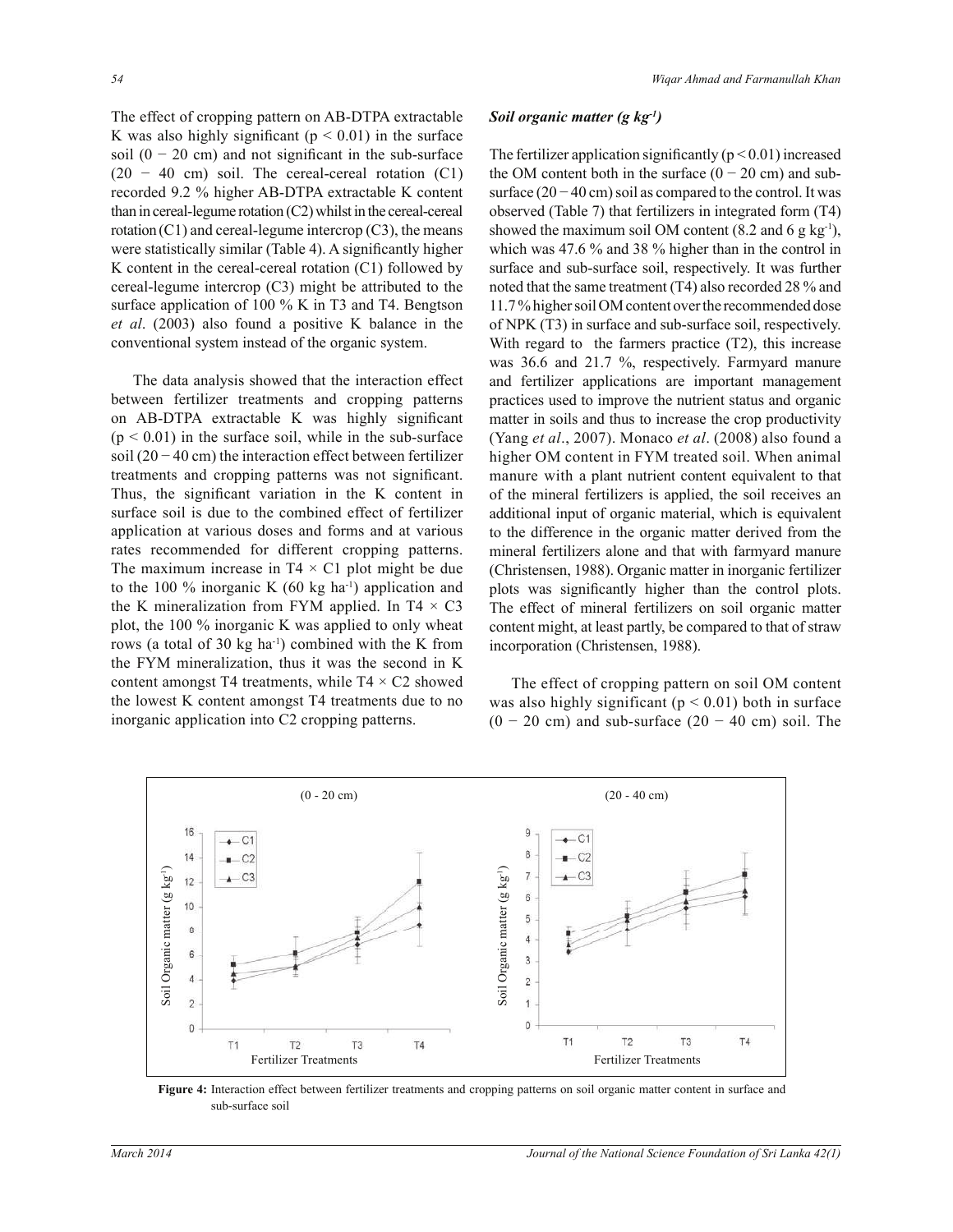results (Table 8) showed that the highest organic matter content  $(6.9 \text{ g kg}^{-1})$  was recorded in cereal-legume rotation (C2), which was 27 % higher than the cerealcereal rotation (C1) and 23 % higher than the cereallegume intercrop (C3). In sub-surface soil, the cereallegume rotation (C2) showed a 20 % and 10 % increase in soil OM content over the cereal-cereal rotation (C1) and cereal-legume intercrop (C3), respectively. Similar to N, P and K, a decreasing trend in soil OM content was observed with depth in respective fertilizer treatments. At maturity, the lentils shed more than half of its leaves producing a thin layer of litter on the soil surface, which is equivalent to the application of organic material to soil that increased organic matter and soil nutrient content (Courtney & Mullen, 2008). In C1 (cerealcereal rotation), the low organic matter content might be due to the intensive crop production and the higher organic matter mineralization that prevent organic matter accumulation in soil. These findings are in line with Zhao *et al*. (2008) who found a lowest organic C and higher mineralization in an intensive crop production system. In C2 (cereal-legume rotation) the process was opposit to that in C1. Purakayastha *et al*. (2008) have reported that the increase in soil organic carbon concentration under long term cereal-legume cropping systems was due to the fact that the annual C input by the system was higher than the annual exhaust. Ussiri *et al*. (2006) reported that below - ground biological parts are also an important source of C in soils, especially in the sub-surface.

 The data analysis showed that the interaction effect between fertilizer treatments and cropping patterns on soil OM was highly significant ( $p < 0.01$ ) in the surface soil and not significant in the sub-surface soil  $(20 - 40 \text{ cm})$ . Thus, the variation in soil OM in surface soil was due to the combined effect of fertilizers and cropping patterns, while in sub-surface soil, the effect of fertilizer treatments and cropping patterns on soil OM was independent of each other. This might be due to the surface application of FYM and the higher content of residues received by the surface soil as compared to the sub-surface soil.

#### *Soil pH*

Based on the pooled data over seasons, a significant  $(p < 0.05)$  reduction in soil pH was observed due to the application of fertilizers both in the organic and inorganic forms. It was noted from the data (Table 7), that mixed fertilizer application (organic and inorganic) recorded the maximum 2 % reduction in soil pH over the control while reduction in soil pH in the same treatment over the recommended NPK (T3) and farmer's practice (T2) was 0.9 and 1.4 %, respectively. The data (Table 7) further showed that the fertilizer treatment effect on soil pH was non-significant in sub-surface soil. Simek *et al*. (1999) have reported that the effects of the manure and inorganic fertilizers reduced soil pH. Numerous studies have reported soil acidification with continuous use of nitrogenous fertilizers (Fox & Hoftinan, 1981; Juo *et al*., 1995). With the increasing soil depth, an increase in soil pH was noted compared to surface soil. This might be due to the downward movement of lime with percolating water to sub-surface soil (Hao & Chang, 2003). Farmyard manure has been reported to increase the pH of the acid soils (Ashiono *et al*., 2005). The use of N fertilizers alone or in combination with FYM reduced the soil pH as compared to the control plots. This study further showed that the ability of N fertilizers to reduce soil



**Figure 5:** Interaction effect between fertilizer treatments and cropping patterns on soil pH in surface and sub-surface soil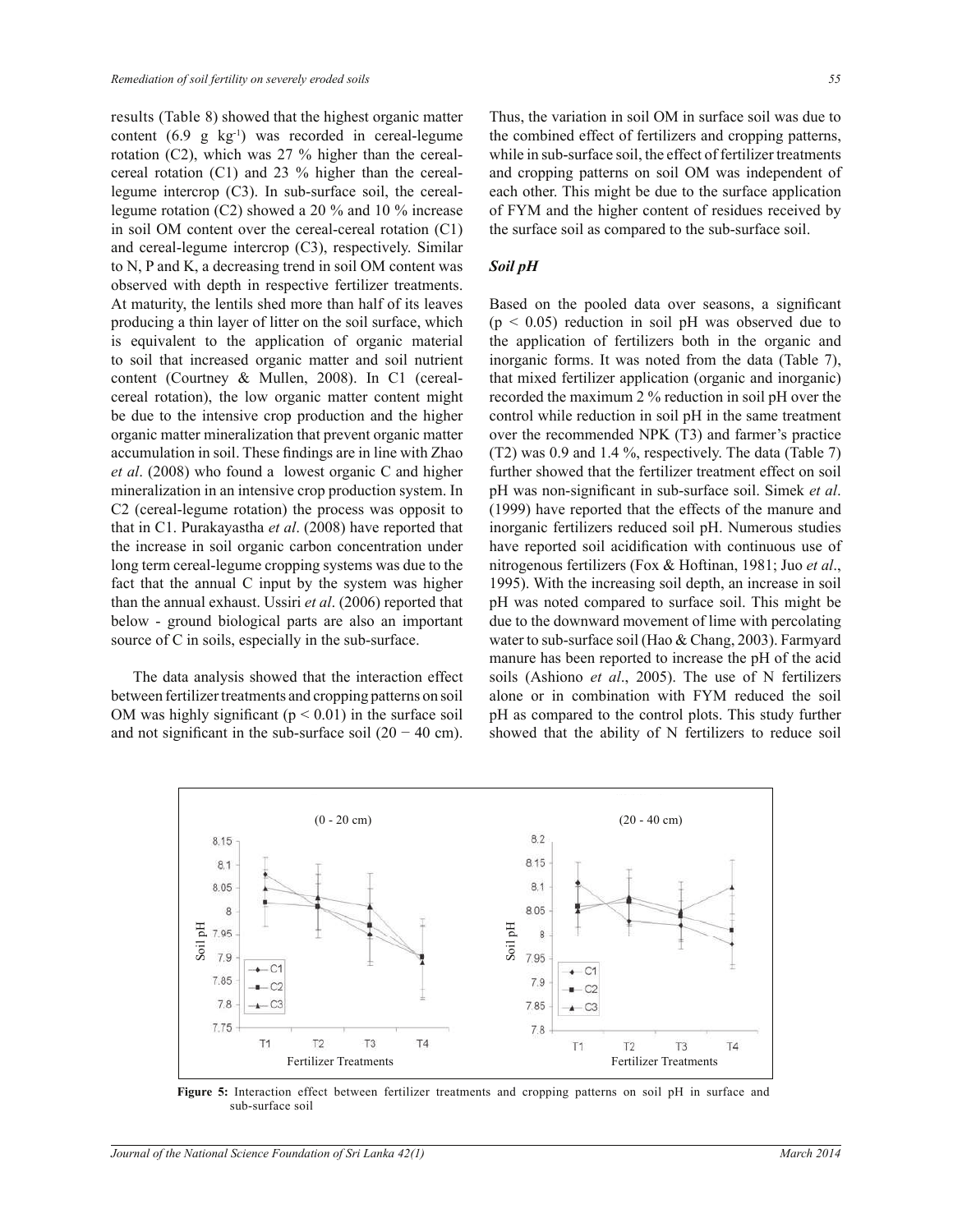pH of alkaline soils is not affected by the combined use with farmyard manure. Regarding the cropping patterns effect, it was noted from the data (Table 8), that there was no significant reduction in soil pH both in the surface and sub-surface soil. The data analysis showed that the interaction effect between the fertilizer treatments and the cropping patterns on soil pH was not significant both in the surface and sub-surface soil. Thus, any change in soil pH was due to the individual effect of fertilizer treatments in surface soil.

#### *Electrical conductivity (dS m-1)*

The results revealed that the electrical conductivity  $(EC_{1.5})$  in both the surface and the sub-surface soil significantly  $(p \leq 0.01)$  increased with fertilizer application. The maximum increase in surface soil was observed in the treatment receiving mixed organic and inorganic fertilizers (T4), which was 40 % higher than in the control, 30 % higher than in the farmer's practice (T2) and 6.7 % higher than in the recommended NPK (T3). A similar trend was observed in sub-surface soil where T4 recorded 48, 36 and 12 % higher EC over the control, farmer's practice (T2) and the recommended NPK dose (T3), respectively. These finding are in line with the findings of Stamatiadis *et al*. (1999) who found a 1.5 unit increase in the electrical conductivity (EC) with the surface application of ammonium nitrate. These results also confirmed the findings of Hao and Chang (2003) who reported that livestock manure contains a considerable amount of salt and the continued application to agricultural land may result in an accumulation of salt in soil. Based on the averaged data of treatments, a 3 % increase in EC was observed in sub-surface soil over the surface soil showing the downward movement of soluble

ions ( $Na^+$ ,  $K^+$ ,  $Mg^{2+}$ ,  $Cl^-$ ,  $HCO_3^-$ ) in the eroded soil. The cropping pattern effect on soil  $EC_{(1:5)}$  was not significant both in the surface  $(0 - 20 \text{ cm})$  and sub-surface  $(20 - 40 \text{ cm})$ cm) soil. Data analysis showed that the interaction effect between fertilizer treatments and cropping patterns on soil  $EC_{1.5}$  was highly significant (p < 0.01) in surface soil and non-significant in sub-surface soil. Thus, the variation in soil  $EC_{(1:5)}$  in surface soil was due to the combined effect of fertilizer application at various doses and in various forms and at various rates to different cropping patterns.  $EC_{(1:5)}$  was the highest in C1 and lowest in C2 from T1 to T3 treatments. But the situation was reversed in the case of T4  $\times$  C2 where the soil EC<sub>(1:5)</sub> was the maximum and this might be due to the salts accumulation from FYM mineralization and the salts saved from leaching to subsoil due to higher content of soil OM.

#### *AB-DTPA extractable micro-nutrients (Fe, Zn, Mn, Cu)*

The fertilizer treatments significantly  $(p < 0.01)$ increased the micro-nutrient concentration in both the surface and sub-surface soil. It was observed (Table 7) that mixed application of farmyard manure and mineral fertilizer showed the highest increase in micro-nutrient concentration with 40.6, 38 and 27.5 % increase in Fe over the control (T1), farmers practice (T2) and recommended NPK (T3) in surface soil, respectively. Similarly, T4 recorded 72, 56.6 and 33 % increase in Zn concentration, 56, 42 and 40 % increase in Mn concentration over the T1, T2 and T3, respectively, and 66.7, 61 and 55.6 % increase in Cu concentration in surface soil, respectively. A similar trend of increase in micro-nutrients with respect to treatments was observed in sub-surface soil. Laboratory analysis results of farmyard manure showed 121.1 mg kg-1 Mn, 45.1 mg kg-1 Zn, 18.3 mg kg-1 Cu and 1100 mg



**Figure 6:** Interaction effect between fertilizer treatments and cropping patterns on soil EC<sub>1:5</sub> in surface and sub-surface soil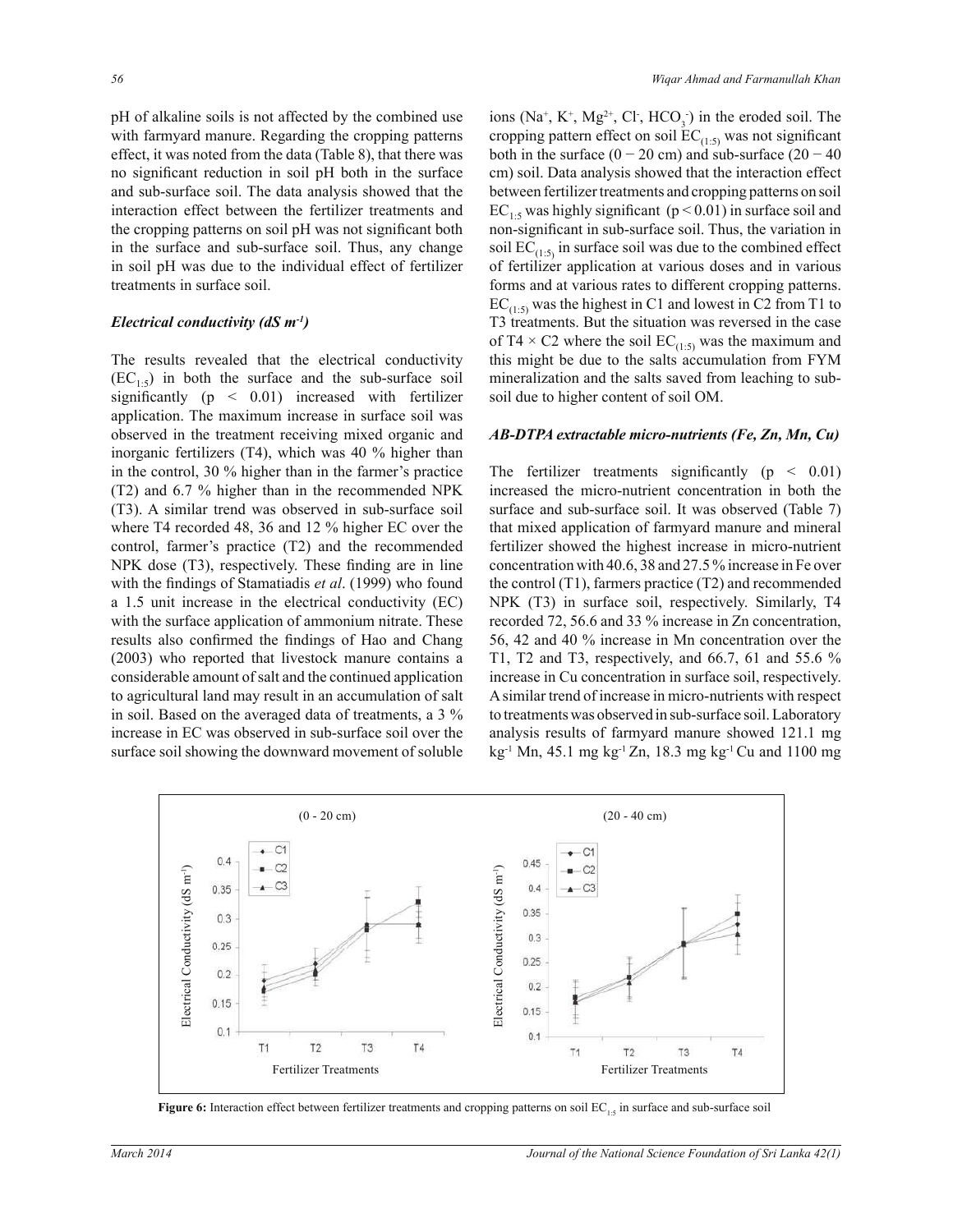

**Figure 7:** Interaction effect between fertilizer treatments and cropping patterns on micro-nutrients Fe in surface (0 − 20 cm) and sub-surface  $(20 - 40 \text{ cm})$  soil

 $kg<sup>-1</sup>$  Fe. A gradual increase in the concentration of these nutrients was also observed with time due to continuous application of farmyard manure to soil. Many researchers have confirmed that farmyard manure application to agricultural soils increase soil nutrient concentration including micro-nutrients (Timsina & Connor, 2001; Dawe *et al*., 2003; Pratt, 2008). Based on the average data over treatments, it was observed that micro-nutrient concentration also decreased with depth and a 14, 23, 18 and 7.7 % decrease in Fe, Zn, Mn and Cu was observed in sub-surface soil over the surface soil, respectively. The changing concentrations of micronutrients in sub-surface soil might be due to the downward mobility of these nutrients or the organic matter particles with water into sub-surface soil. Toribio and Romanya (2006) reported a higher mobility of Zn and Cu as compared to the control plots.

 It was further observed (Table 8) that cropping patterns effect on AB-DTPA extractable micro-nutrient concentration in soil was not significant both in the surface and sub-surface soil. The data analysis further showed that interaction effect between fertilizer treatments and cropping patterns was only significant on AB-DTPA extractable Fe  $(p < 0.01)$  and Cu  $(p < 0.05)$  in sub-surface soil while it was not significant with regard to the other micro-nutrients at the same depth and all four micro-nutrients in surface soil. Thus, any variation in Fe and Cu in sub-surface soil was due to the combined effect of fertilizers and cropping patterns, while the rest of the micro-nutrients in sub-surface soil and the four micro-nutrients under study in the surface soil changed in content due to the individual effect of either the fertilizer treatment or the cropping pattern.

## **Variation in soil fertility status with time (temporal variation)**

Statistical analysis of the combined data over seasons revealed that mineral N, AB-DTPA extractable P, K and soil organic matter (OM) content were significantly ( $p < 0.01$ ) increased by the combined organic and inorganic fertilizer application and the inclusion of legumes in cropping patterns at both depths. In the surface soil  $(0 - 20$  cm), mineral N, AB-DTPA extractable P, and K content showed 42, 50 and 30 % increase, respectively, whilst soil OM content showed a 2.5 times increase during fall 2007 over spring 2006 (Table 9). A similar pattern was observed in sub-surface soil. It was noted from further statistical analysis that soil OM content showed a significant correlation with mineral N, AB-DTPA extractable P and K contents ( $r = 0.95$ , 0.87 and 0.70 respectively) in surface soil and sub-surface soil  $(r = 0.84, 0.98)$ and 0.89, respectively). These results showed that the mineral nutrient concentration gradually increased at both depths over the years. Nitrate accumulated in soil either from mineralization of organic matter or from the mineral fertilizer application (Crews & Peoples, 2004). The residual effect of the applied P i.e application of P in excess of that removed by harvested crops, resulted in a build-up of soil P reserves with time (McCullum, 1991) and the decomposition of organic fertilizers liberated the P locked in it (Guo *et al*., 2008). Mineral K application and those coming from the decomposition of farmyard manure resulted in a significant increase of available K content in both surface and sub-surface soil over time (Kaihura *et al*., 1999). Farmyard manure showed a residual effect because of slow mineralization and its continuous application increased the organic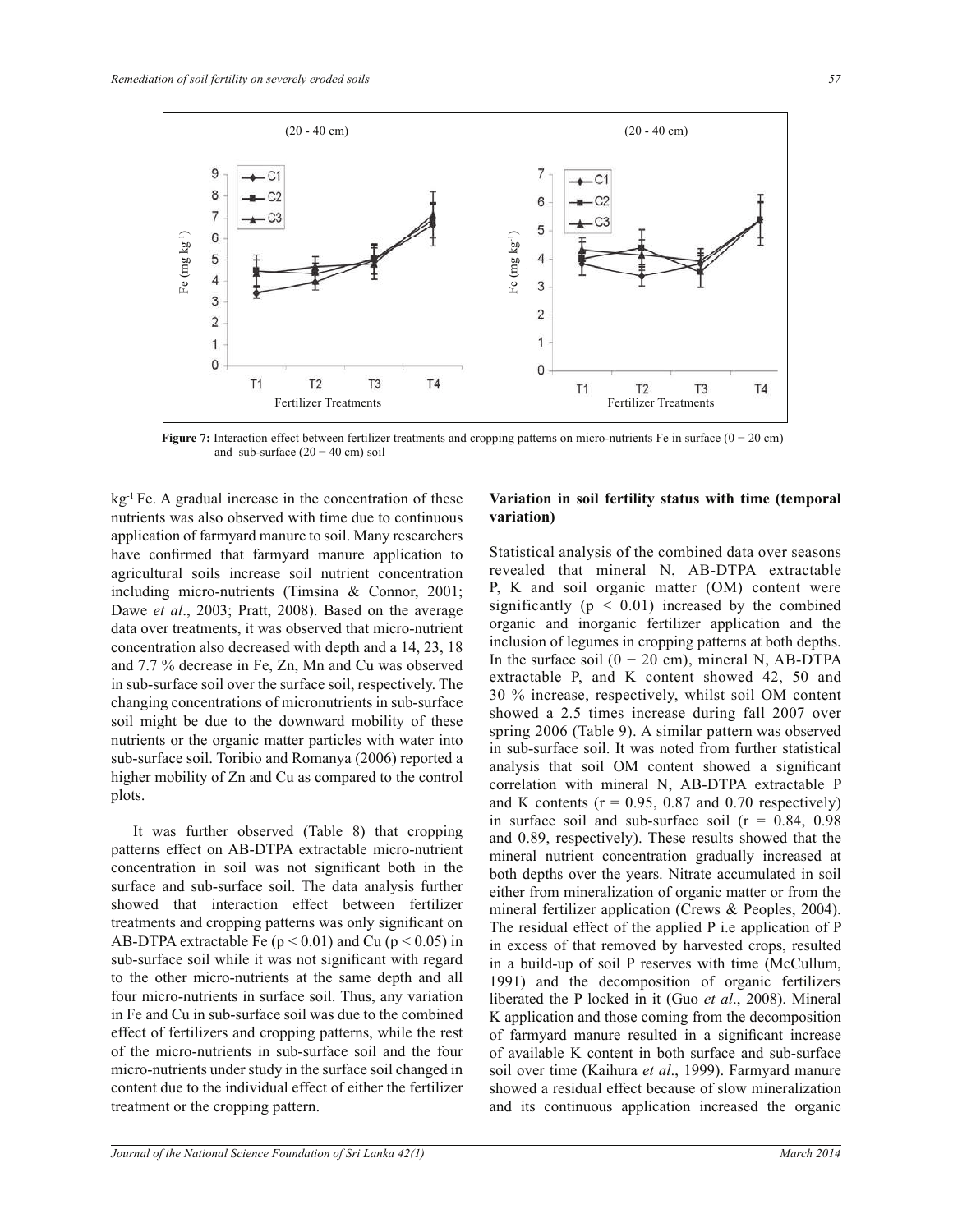

**Figure 6:** Interaction effect between fertilizer treatments and cropping patterns on micro-nutrients Zn, Mn and Cu in surface  $(0 - 20$  cm) and sub-surface  $(20 - 40$  cm) soil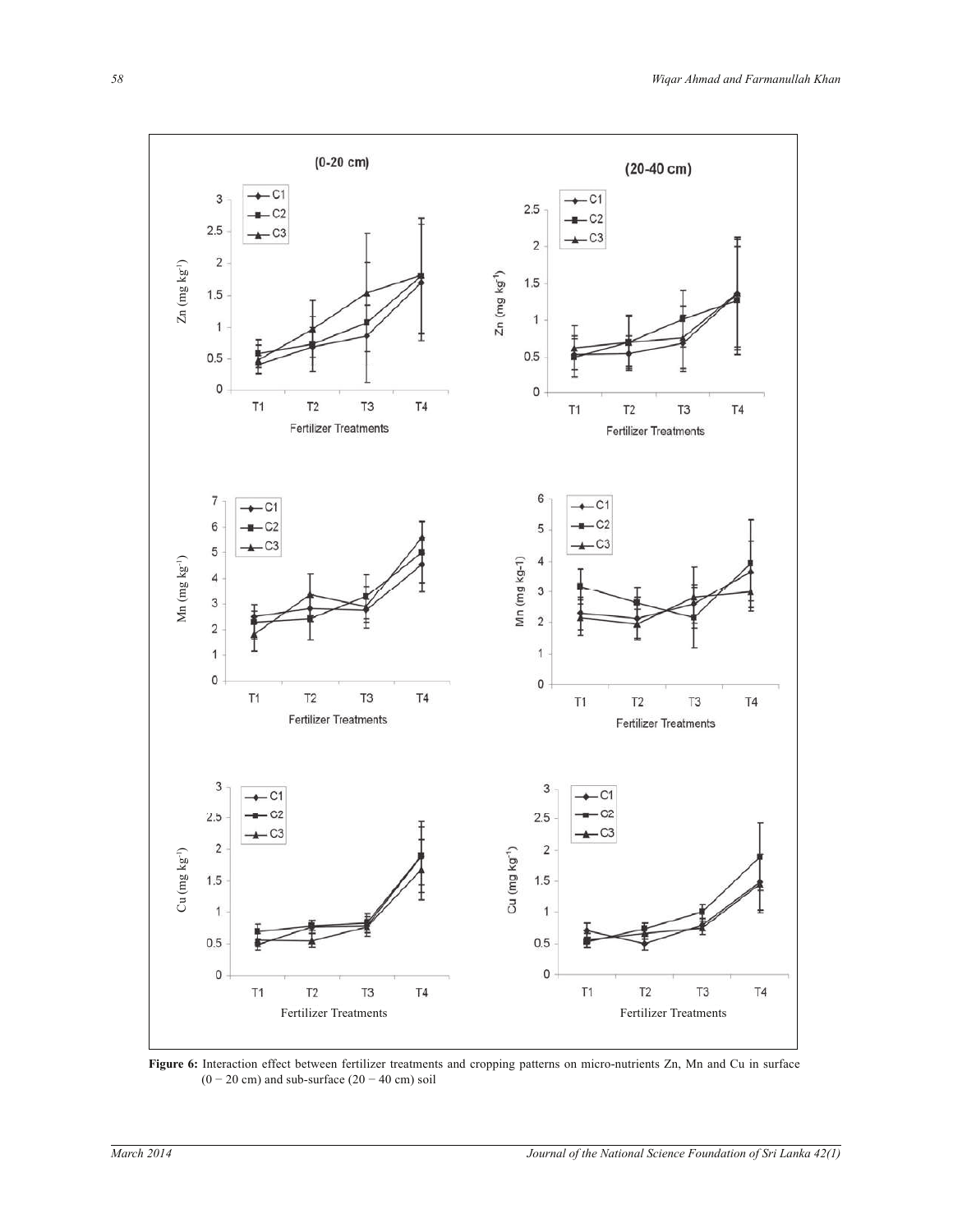| Parameters                                         | Spring<br>2006 | Fall<br>2006 | Spring<br>2007 | Fall<br>2007 | <b>LSD</b><br>(<0.05) | Spring<br>2006 | Fall<br>2006 | Spring<br>2007                                        | Fall<br>2007 | <b>LSD</b><br>(<0.05) |
|----------------------------------------------------|----------------|--------------|----------------|--------------|-----------------------|----------------|--------------|-------------------------------------------------------|--------------|-----------------------|
| ---------------------- $0-20$ cm ----------------- |                |              |                |              |                       |                |              | ---------------------- $20 - 40$ cm ----------------- |              |                       |
| Min. N $(mg kg-1)$                                 | 18.3           | 21.4         | 24.7           | 25.9         | 2.8                   | 14.7           | 15.3         | 20.6                                                  | 21.3         | 4.8                   |
| $O.M (g kg-1)$                                     | 2.8            | 6.0          | 7.3            | 7.3          | 0.7                   | 2.8            | 5.0          | 5.9                                                   | 6.0          | 0.3                   |
| Soil pH                                            | 7.86           | 7.84         | 7.85           | 7.8          | 0.02                  | 7.89           | 7.89         | 7.9                                                   | 7.88         | ns                    |
| E.C. $(dS \, m^{-1})$                              | 0.23           | 0.19         | 0.22           | 0.33         | 0.01                  | 0.23           | 0.18         | 0.20                                                  | 0.38         | 0.01                  |
| AB-DTPA extractable $(mg \ kg^{-1})$               |                |              |                |              |                       |                |              |                                                       |              |                       |
| $\, {\bf P}$                                       | 5.0            | 5.6          | 6.7            | 7.5          | 0.9                   | 0.9            | 3.3          | 4.6                                                   | 5.4          | 0.4                   |
| $\mathbf{K}$                                       | 74.0           | 77.1         | 81.6           | 96.1         | 4.3                   | 63.0           | 65.4         | 72.9                                                  | 71.0         | 4.4                   |
| Fe                                                 | 3.80           | 4.33         | 5.60           | 6.57         | 0.57                  | 3.40           | 3.49         | 4.62                                                  | 5.70         | 0.41                  |
| Zn                                                 | 0.10           | 0.44         | 1.14           | 2.53         | 0.36                  | 0.11           | 0.27         | 0.88                                                  | 2.08         | 0.22                  |
| Mn                                                 | 1.57           | 2.83         | 3.75           | 4.90         | 0.42                  | 1.02           | 2.24         | 2.64                                                  | 4.02         | 0.47                  |
| Cu                                                 | 0.45           | 0.89         | 1.15           | 1.39         | 0.2                   | 0.43           | 0.81         | 1.09                                                  | 1.35         | 0.28                  |

**Table 9:** Combined effect of soil amendments and cropping patterns on soil fertility status with time

Data have been combined from 3 cropping patterns, 4 fertilizer treatments and 3 replications

matter content of the soil (Patra *et al*., 2000). A long term experiment by Goyal *et al*. (2006) revealed that the amount of soil organic matter and mineralizable C and N increased with the addition of mineral fertilizers.

 Crop season effect on soil pH and EC was significant  $(p < 0.01)$  only in the surface soil  $(0 - 20 \text{ cm})$  only. It was observed that soil fertility management practices (fertilizer treatments and cropping patterns) showed a decreasing trend in soil pH in the surface soil  $(0 - 20)$ cm) with time (from spring 2006 to fall 2007), whilst in the sub-surface soil  $(20 - 40$  cm) the trend was inconsistent (Table 9). Aref and Wander (1998) reported lowering of soil pH with long term fertilizer applications. Farmyard manure has been reported to increase the pH of the acid soils (Ashiono *et al*., 2005) but due to the use of N fertilizers alone or in combination with FYM that reduced the soil pH. It was also observed that soil  $EC_{1.5}$  increased with time at both depths, which might be due to the mineral fertilizer application or due to the salts coming from farmyard manure. Livestock manure contains a considerable amount of salt and the continued application to agricultural land may result in an accumulation of salt in soil (Hao & Chang, 2003).

 Soil fertility management effect on soil micro nutrients Fe, Zn, Mn, and Cu was highly significant ( $p <$ 0.01) at both depths  $(0 - 20 \text{ cm and } 20 - 40 \text{ cm})$ . It was observed that the concentration of these micro-nutrients increased with time at different soil depths. At each soil depth, the lowest value was found in spring 2006 for

each micro-nutrient while the highest value was recorded during the fall 2007. Many researchers have confirmed that farmyard manure application to agricultural soils increase the soil nutrient concentration including micronutrients (Pratt, 2008).

# **CONCLUSION**

It is concluded that there has been sufficient potential to improve soil fertility of the severely eroded Missa gullied soil. This cannot be achieved solely with the practice of the recommended dose of mineral fertilizers. It is also necessary to obtain 50 % of the inorganic N from organic sources like farmyard manure that also supplements the rest of the nutrients in eroded soil. Moreover, legumes must be included in the traditional cereal-cereal cropping pattern to further improve the N input, soil OM and reduce the velocity of water flow on these soils.

#### **Acknowledgement**

The authors are thankful to the Higher Education Commission of Pakistan for financial support.

## **REFERENCES**

1. Ali S., Bhatti A.U., Khan F. & Ghani A. (2008). Performance of mungbean in wheat-mungbean system under integrated plant nutrient management on eroded lands. *Sarhad Journal of Agriculture* **24**(3): 445 − 452.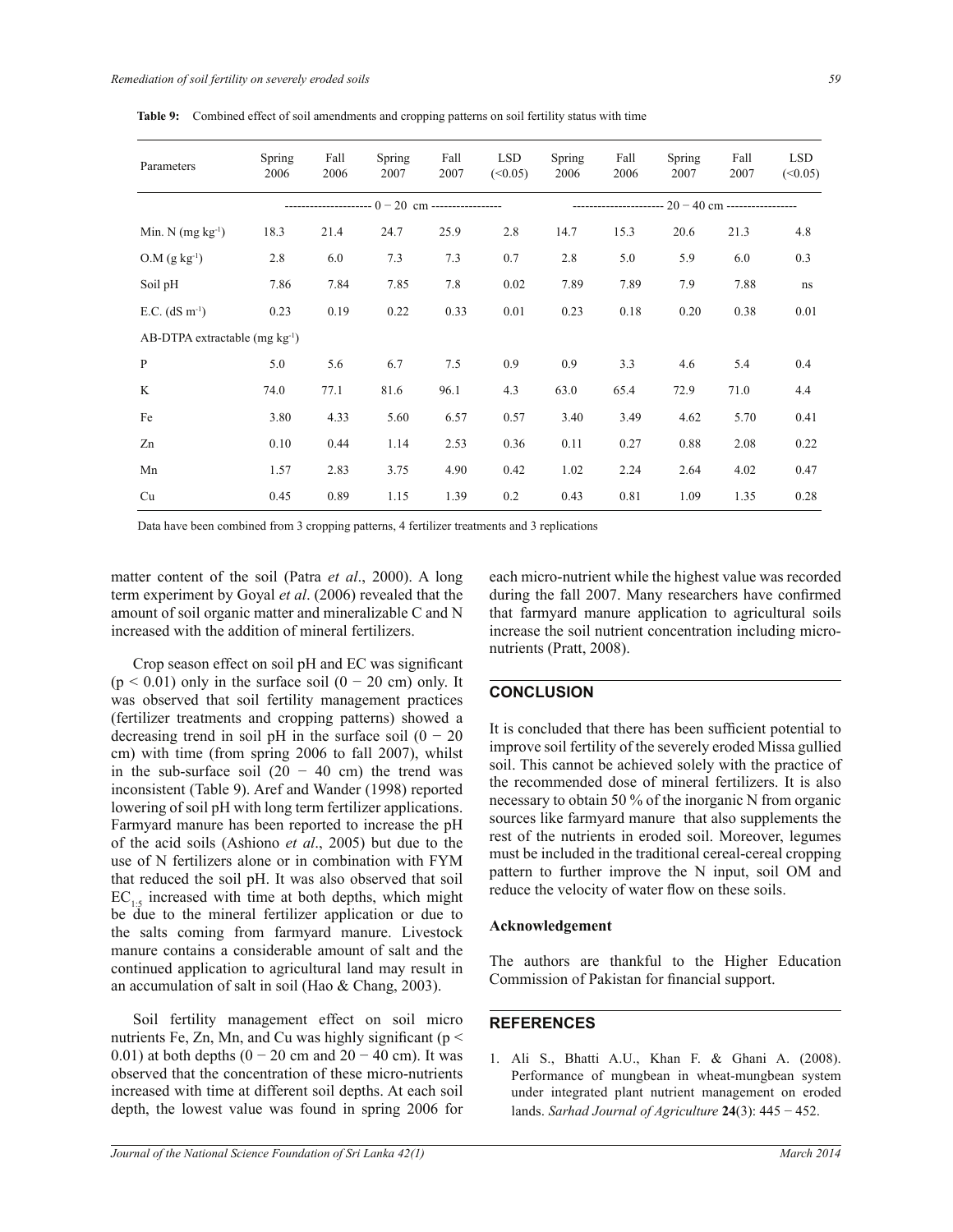- 2. Anderson R.L. **(**2005). Are some crops synergistic to following crops. *Agronomy Journal* **97**: 7 − 10.
- 3. Aref S. & Wander M.M. (1998). Long term trends of corn yield and soil organic matter in different crop sequences and soil fertility treatments on the Morrow plots. *Advances in Agronomy* **62**: 153 − 161.
- 4. Ashiono G.B., Wasike W., Ouma J.P., Gatwiku S.W. & Gachuki P.N. (2005). Residual effects of farmyard manure on stover and grain yield of cold tolerant dual purpose sorghum in the dry highlands of Kenya. *Journal of Agronomy* **4**(4): 300 − 303.
- DOI: http://dx.doi.org/10.3923/ja.2005.300.303 5. Ayaga G., Todd A. & Brookes P.C. (2006). Enhanced biological cycling of phosphorus increases its availability to crops in low-input sub-Saharan farming systems. *Soil Biology and Biochemistry* **38**(1):  $81 - 90$ . DOI: http://dx.doi.org/10.1016/j.soilbio.2005.04.019
- 6. Banning N.C., Grant C.D., Jones D.L. & Murphy D.V. (2008). Recovery of soil organic matter, organic matter turnover and nitrogen cycling in a post-mining forest rehabilitation chronosequence. *Soil Biology and Biochemistry* **40**(8): 2021 − 2031. DOI: http://dx.doi.org/10.1016/j.soilbio.2008.04.010
- 7. Basu M., Bhadoria P.B.S. & Mahapatra S.C. (2008). Growth, nitrogen fixation, yield and kernel quality of peanut in response to lime, organic and inorganic fertilizer levels. *Bioresource Technology* **99**(11): 4675 − 4683. DOI: http://dx.doi.org/10.1016/j.biortech.2007.09.078
- 8. Bengtsson H., Oborn I., Jonsson S., Nilsson I. & Andersson A. (2003). Field balances of some mineral nutrients and trace elements in organic and conventional dairy farminga case study at Öjebyn, Sweden. *European Journal of Agronomy* **20**(1-2): 101 − 116.
- 9. Blaise D., Singh J.V., Bonde A.N., Tekale K.U. & Mayee C.D. (2005). Effects of farmyard manure and fertilizers on yield, fibre quality and nutrient balance of rain-fed cotton (*Gossypium hirsutum*). *Bioresource Technology* **96**(3):  $345 - 349$ .
	- DOI: http://dx.doi.org/10.1016/j.biortech.2004.03.008
- 10. Bremner J.M. (1996). Chemical methods-nitrogen-total. *Methods of Soil Analysis* (ed. D.L. Sparks), pp. 1085 − 1122. Soil Science Society of America Book Series No.5, Madison, Wisconsin, USA.
- 11. Bullock D.G. (1992). Crop rotation: critical review. *Plant Science* **11**: 309 − 326.
- 12. Campbell C.A., Beiderbecke V.O., Center R.P. & Lafond G.P. (1991). Effect of crop rotations and cultural practices on soil organic matter, microbial biomass and respiration in a thin black chernozem. *Canadian Journal of Soil Science* **71**: 363 − 376.

DOI: http://dx.doi.org/10.4141/cjss91-035

13. Christensen B.T. (1988). Effects of animal manure and mineral fertilizer on the total carbon and nitrogen contents of soil size fractions. *Biology and Fertility of Soils* **5**: 304 − 307.

DOI: http://dx.doi.org/10.1007/BF00262136

14. Courtney R.G. & Mullen G.J. (2008). Soil quality and barley growth as influenced by the land application of two compost types. *Bioresource Technology* **99**(8): 2913 − 2918.

DOI: http://dx.doi.org/10.1016/j.biortech.2007.06.034

- 15. Crews T.E. & Peoples M.B. (2004). Legume versus fertilizer sources of nitrogen: ecological tradeoffs and human needs. *Agriculture, Ecosystems and Environment* **102**: 279 − 297. DOI: http://dx.doi.org/10.1016/j.agee.2003.09.018
- 16. Dalal R.C. & Mayer R.J. (1986). Long-term trends in fertility of soils under continuous cultivation and cereal cropping in southern Queensland. 11. Total organic carbon and its rate of loss from the soil profile. *Australian Journal of Soil Research* **24:** 281 − 292. DOI: http://dx.doi.org/10.1071/SR9860281
- 17. Dawe D., Dobermann A., Ladha J.K., Yadav R.L., Bao L., Gupta R.K., Lal P., Sanaullah G., Sariam O., Singh Y., Swarup A. & Zhen Q.X. (2003). Do organic amendments improve yield trends and profitability in intensive rice systems? *Field Crops Research* **83**: 191 − 213.
- 18. Dressel J., Weigelt W. & Mockel D. (1993). Changes in the nutrient potential of soil according to long-term dressing of farmyard manure and mineral fertilizer. *Agribiological Research* **4**(46): 321 − 330.
- 19. Evans J., Fettell N.A., Coventry D.R., O'Connor G.E., Walsgott D.N., Mahoney J. & Armstrong E.L. (1991). Wheat response after temperate crop legumes in South-Eastern Australia. *Australian Journal of Agriculture Research* **42**: 31 − 43. DOI: http://dx.doi.org/10.1071/AR9910031
- 20. Fox R.H. & Hoftinan L.D. (1981). The effect of N fertilizer source on grain yield, N uptake, soil pH, and lime requirement in no-till corn. *Agronomy Journal* **73**: 891 − 895.
- 21. Fujita K., Ofosu-Budu K.G. & Ogata S. (1992). Biological nitrogen fixation in mixed legume-cereal cropping systems. *Plant & Soil* **141**: 155 − 175. DOI:http://dx.doi.org/10.1007/BF00011315
- 22. Gomez K.A. & Gomez A.A. (1984). *Statistical Procedures for Agricultural Research*, 2nd edition, pp. 680. John Willey & Sons, New York, USA.
- 23. Goyal S., Sakamoto K., Inubushi L. & Kamaewada K. (2006). Long-term effects of inorganic fertilization and organic amendments on soil organic matter and soil microbial properties in Andisols. *Archives of Agronomy and Soil Science* **52**(6): 617 − 625.

DOI: http://dx.doi.org/10.1080/03650340601048595

- 24. Guo S.L., Dang T.H. & Hao M.D. (2008). Phosphorus changes and sorption characteristics in a calcareous soil under long-term fertilization. *Pedosphere* **18**(2): 248 − 256.
- 25. Hao X. & Chang C. (2003). Does long-term heavy cattle manure application increase salinity of a clay loam soil in semi-arid southern Alberta? *Agriculture, Ecosystems and Environment* **94**(1): 89 − 103.
- 26. Jokela W.E. (1992). Nitrogen fertilizer and dairy manure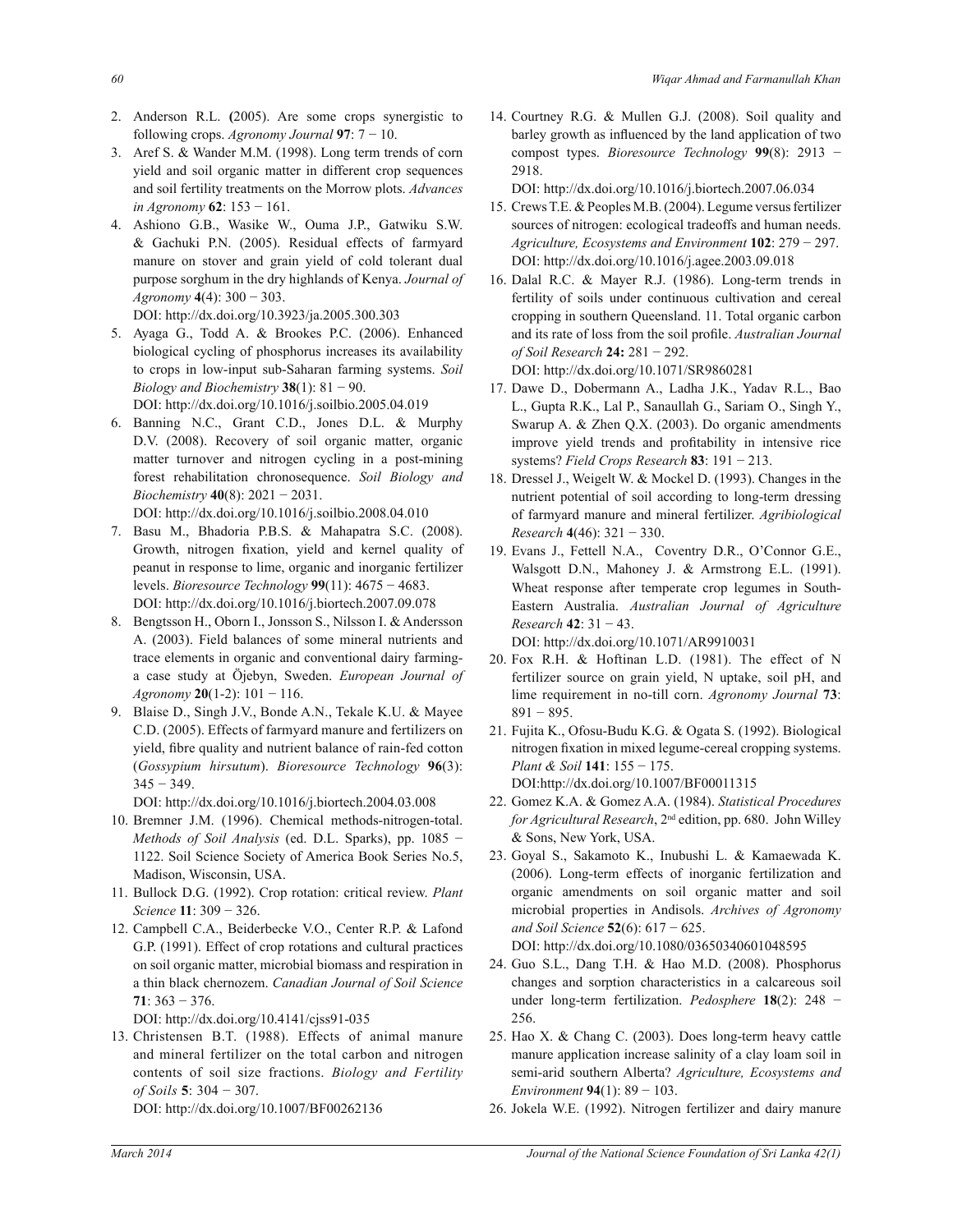effects on corn yield and soil nitrate. *Soil Science Society of America Journal* **56**: 148 − 154.

27. Juo A.S.R., Dabiri A. & Franzluebbers K. (1995). Acidification of a kaolinitic Alfisol under continuous cropping with nitrogen fertilization. *Plant and Soil* **171**:  $245 - 253$ .

DOI:http://dx.doi.org/10.1007/BF00010278

- 28. Kaihura F.B.S., Kullaya I.K., Kilasara M., Aune J.B., Singh B.R. & Lal R. (1999). Soil quality effects of accelerated erosion and management systems in three eco-regions of Tanzania. *Soil and Tillage Research* **53**(1):  $59 - 70$ .
- 29. Kue S. (1996). Chemical methods-phosphorus. *Methods of Soil Analysis* (ed. D.L. Sparks), pp. 869 − 919. Soil Science Society of America Book Series No.5, Madison, Wisconsin, USA.
- 30. McLean E. O. (1982). Soil pH and lime requirement. *Methods of Soil Analysis* (eds. A.L. Page, R.H Miller & D.R. Keeney) Part 2, 2<sup>nd</sup> edition, pp. 209 − 223. American Society of Agronomy, Madison, Wisconsin, USA.
- 31. McCullum R.E. (1991). Build up and decline in soil P: 30 years trend. *Agronomy Journal* **83**: 77 − 85.
- 32. Monaco S., Hatch D.J., Sacco D., Bertora C. & Grignani C. (2008). Changes in chemical and biochemical soil properties induced by 11-yr repeated additions of different organic materials in maize-based forage systems. *Soil Biology and Biochemistry* **40**(3): 608 − 615.
- 33. Morari F., Lugato E. & Giardini L. (2008). Olsen phosphorus, exchangeable cations and salinity in two longterm experiments of north-eastern Italy and assessment of soil quality evolution. *Agriculture, Ecosystems and Environment* **124**(1-2): 85 − 96.

DOI:http://dx.doi.org/10.1016/j.agee.2007.08.001

- 34. Mulvaney R.L. (1996). Chemical methods nitrogen inorganic forms. *Methods of Soil Analysis,* part 3 (ed. D.L. Sparks), pp. 595 − 624. Soil Science Society of America Book Series No.5, Madison, Wisconsin, USA.
- 35. Mussgnug F., Becker M., Son T.T., Buresh R.J. & Vlek P.L.G. (2006). Yield gaps and nutrient balances in intensive, rice-based cropping systems on degraded soils in the Red River Delta of Vietnam. *Field Crops Research* **98**(2-3): 127 − 140.

DOI: http://dx.doi.org/10.1016/j.fcr.2005.12.012

- 36. Nelson D.W. & Sommers L.E. (1982). Total carbon, organic carbon, and organic matter. *Methods of Soil Analysis* (ed. A.L. Page), 2nd edition, pp. 574 − 577. American Society of Agronomy, Madison, Wisconsin, USA.
- 37. Patra D.D., Anwar M. & Chaud S. (2000). Integrated nutrient management and waste recycling for restoring soil fertility and productivity in Japanese mint and mustard sequence in Uttar Pradesh, India. *Agriculture, Ecosystems and Environment* **80**: 267 − 275.
- 38. Pratt R.G. (2008). Fungal population levels in soils of commercial swine waste disposal sites and relationships to soil nutrient concentrations. *Applied Soil Ecology* **38**(3): 223 − 229.

DOI:http://dx.doi.org/10.1016/j.apsoil.2007.10.013

39. Purakayastha T.J., Rudrappa L., Singh D., Swarup A. & Bhadraray S. (2008). Long-term impact of fertilizers on soil organic carbon pools and sequestration rates in maize-wheat-cowpea cropping system. *Geoderma* **144**(1- 2): 370 − 378.

DOI: http://dx.doi.org/10.1016/j.geoderma.2007.12.006

- 40. Rhoades J.D. (1996). Chemical methods: salinity; electrical conductivity and total dissolved salts. *Methods of Soil Analysis* (ed. D.L. Sparks), pp. 417 − 436. American Society of Agronomy, Madison, Wisconsin, USA.
- 41. Simek M., Hopkins D.W., Kalcik J., Picek T., Santruckove H., Stana J. & Travnik K. (1999). Biological and chemical properties of arable soils affected by long term organic and inorganic fertilizer applications. *Biology and Fertility of Soils* **29**: 300 − 308.

DOI: http://dx.doi.org/10.1007/s003740050556

42. Soltanpour P.N. & Schwab A.P. (1977). A new soil test for simultaneous extraction of macro and micro nutrients in alkaline soils. *Communication in Soil Science and Plant Analysis* **8**: 195 − 207.

DOI: http://dx.doi.org/10.1080/00103627709366714

- 43. Stamatiadis S., Werner M. & Buchanan M. (1999). Field assessment of soil quality as affected by compost and fertilizer application in a broccoli field (San Benito County, California). *Applied Soil Ecology* **12**(3): 217 − 225.
- 44. Steel R.G.D. & Torri J.H. (1980). *Principles and Procedures of Statistics; A Biometrical Approach*, 2nd edition, pp. 633. McGraw-Hill, New York, USA.
- 45. Swarup A. (2001). *Lessons from Long-term Fertility Experiments.* Project Coordinating Cell, Indian Council for Agriculture Research, Indian Institute of Soil Science, Bhopal, India.
- 46. Tagar S. & Bhatti A.U. (1996). Soil physical properties. *Soil Science* (eds. B. Elena & R. Bantel), pp. 250. National Book Foundation, Islamabad, Pakistan.
- 47. Timsina J. & Connor D.J. (2001). Productivity and management of rice–wheat cropping systems: issues and challenges. *Field Crops Research* **69**: 93 − 132.
- 48. Toribio M. & Romanya J. (2006). Leaching of heavy metals (Cu, Ni and Zn) and organic matter after sewage sludge application to Mediterranean forest soils. *Science of the Total Environment* **363**(1-3): 11 − 21.

DOI: http://dx.doi.org/10.1016/j.scitotenv.2005.10.004

- 49. United States Department of Agriculture (1998). *Key to Soil Taxonomy*, 8<sup>th</sup> edition. Natural Resource Conservation Service, Whitten Building, 14<sup>th</sup> and Independence Avenue, SW, Washington, DC, USA.
- 50. US Salinity Laboratory Staff (1954). Alkaline earth carbonates from acid nutralization (Method 23c). *Diagnosis and Improvement in Saline and Alkali Soils* (ed. L.A. Richard), pp. 105. Soil and Water Conservation Research Branch, Agricultural Research Service, USA.
- 51. Ussiri D.A., Lal R. & Jacinthe P.A. (2006). Postreclamation land use effects on properties and carbon sequestration in mine soils of southeastern Ohio. *Soil Science* **171**: 261 − 271.